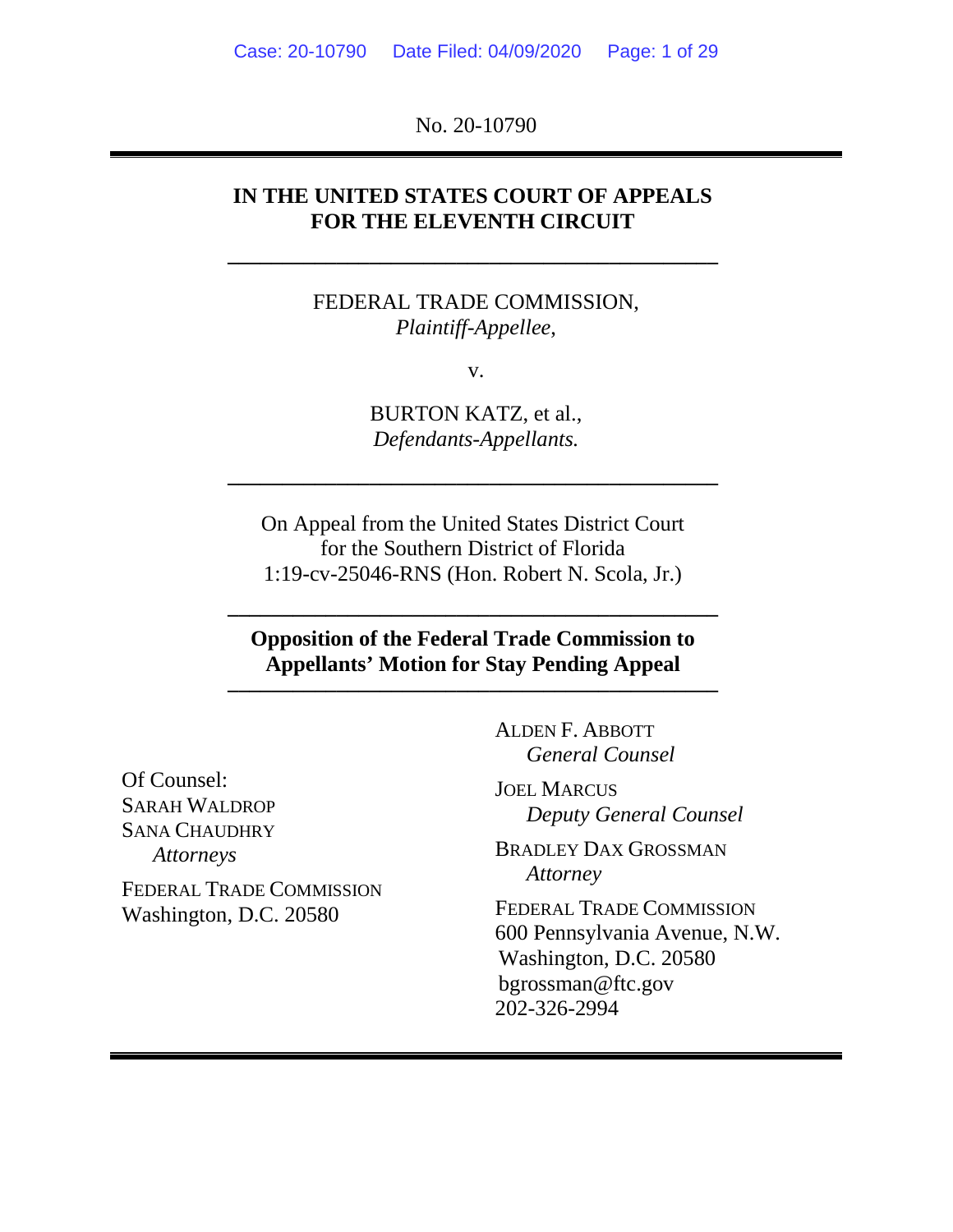No. 20-10790 (11th Cir.) Federal Trade Commission v. Burton Katz, et al. Case: 20-10790 Date Filed: 04/09/2020 Page: 2 of 29

### **Eleventh Circuit Rule 26.1 Certificate of Interested Persons**

Pursuant to Eleventh Circuit R. 26.1-1, Plaintiff-Appellee, the Federal Trade Commission, certifies that in addition to the names listed in Appellants' Certificate of Interested Persons dated March 30, 2020, the following trial judges, attorneys, persons, associations of persons, firms, partnerships, or corporations have an interest in the outcome of this appeal.

Abbott, Alden F. – FTC General Counsel

Chaudhry, Sana – FTC Attorney

Damian, Melanie – Court-Appointed Receiver

Damian & Valori LLP – Law Firm for Receiver/Counsel for Receiver

DiFalco, Fernandez & Kaplan – Counsel for Defendants Arlene Mahon and

Waltham Technologies LLC

Genet, Solomon Brauner – Counsel for Defendant-Appellant Elisha

### Rothman

Grossman, Bradley – FTC Attorney

Kaplan, Justin B. – Counsel for Defendants Arlene Mahon and Waltham

Technologies, LLC

Marcus, Joel – FTC Attorney

McArdle, Pérez & Franco, P.L. – Counsel for Defendants Arlene Mahon and Waltham Technologies LLC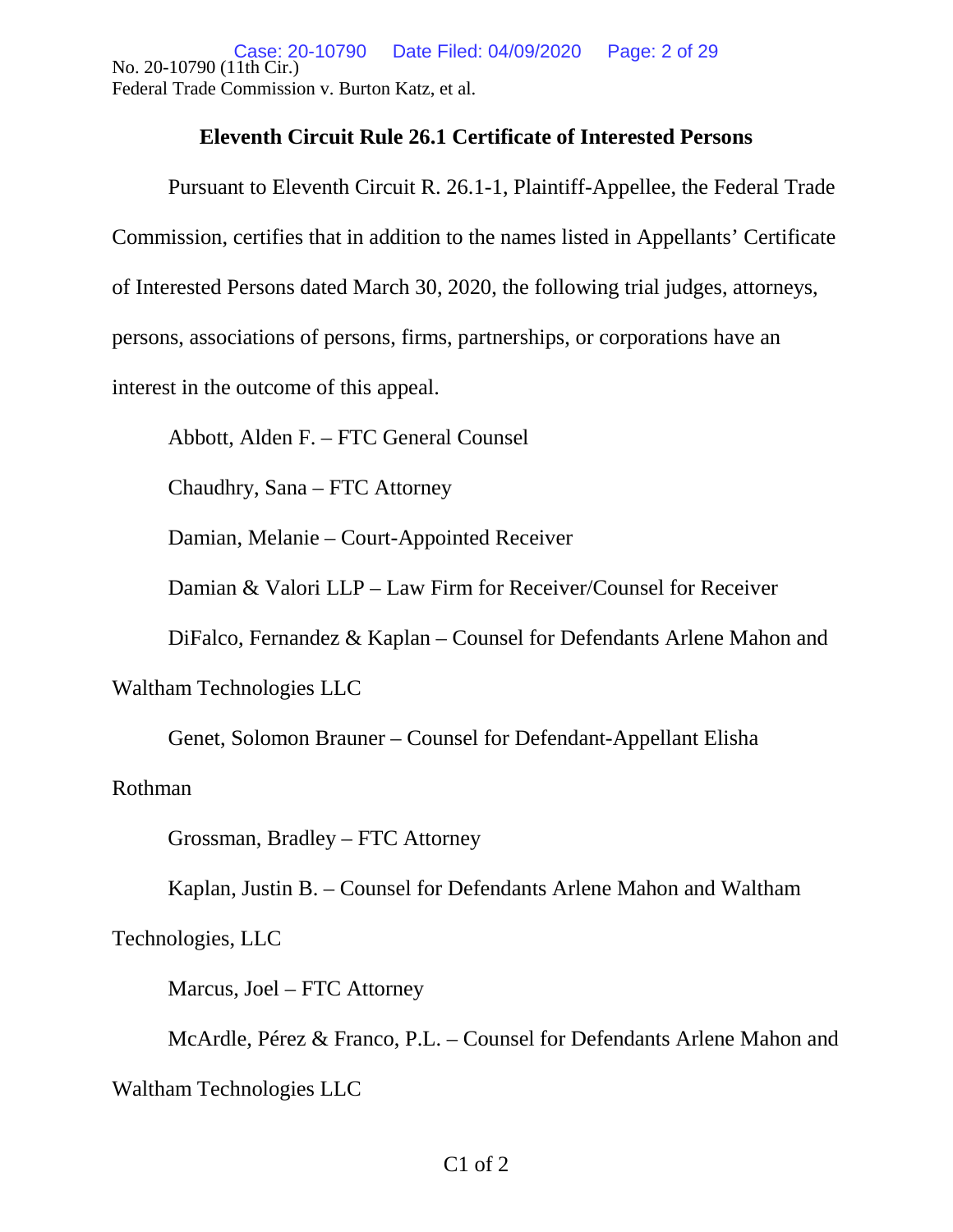No. 20-10790 (11th Cir.) Federal Trade Commission v. Burton Katz, et al. Case: 20-10790 Date Filed: 04/09/2020 Page: 3 of 29

Meland Russin & Budwick, P.A. – Counsel for Defendant-Appellant Elisha

Rothman

Murena, Kenneth Dante – Counsel for Court-Appointed Receiver

Waldrop, Sarah – FTC Attorney

Wolfe, Douglas – FTC Attorney

The Federal Trade Commission further states that, to the best of its

knowledge, no publicly traded company or corporation has an interest in the

outcome of this case or appeal.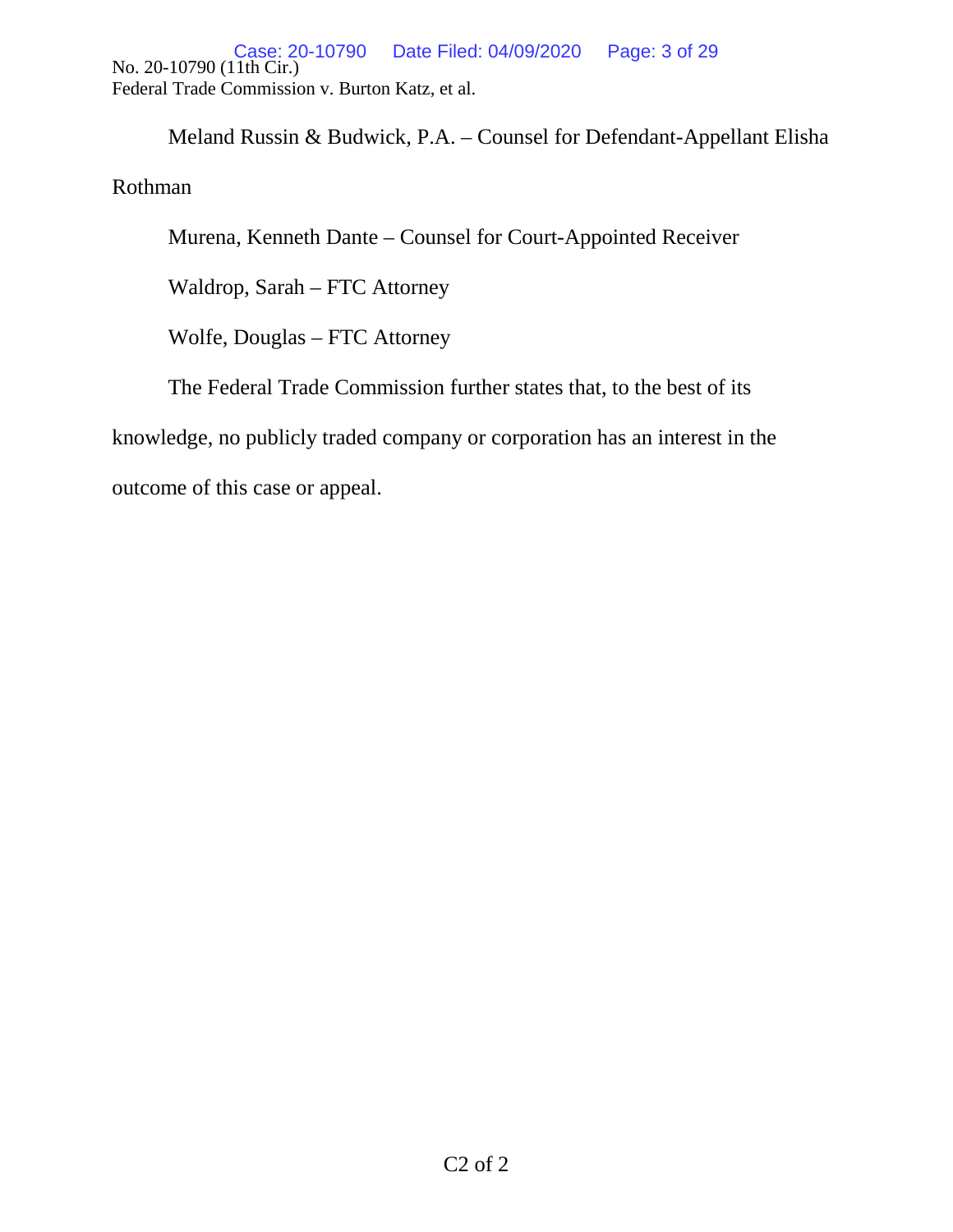Appellants operated scores of websites pretending to render government services on consumers' behalf. Using domain names like DMV.com and foodstamps.org, appellants tricked consumers into providing money or sensitive personal information on the belief that the sites would renew their driver's licenses or determine their eligibility for public benefits. But appellants did not provide those services. At most, they provided consumers with PDF documents containing generic, publicly available information and then sold their personal data to other scammers. They reaped more than \$80 million.

The district court determined that the FTC was likely to show that appellants' websites were "patently misleading" in violation of the FTC Act and entered a preliminary injunction appointing a receiver and freezing appellants' assets to ensure monetary relief to victims after final judgment. Four appellants (collectively, Movants) now seek to stay the asset freeze pending appeal.

Movants fail to establish a likelihood of success on appeal. They do not challenge the district court's determination that their websites likely violated the law. Rather, they contend that (1) the FTC Act does not permit asset freezes, or (2) any freeze must be limited to net profits directly traceable to the wrongdoing. Those claims have no chance of success because they contradict this Court's repeated holdings to the contrary, including just two months ago. The speculative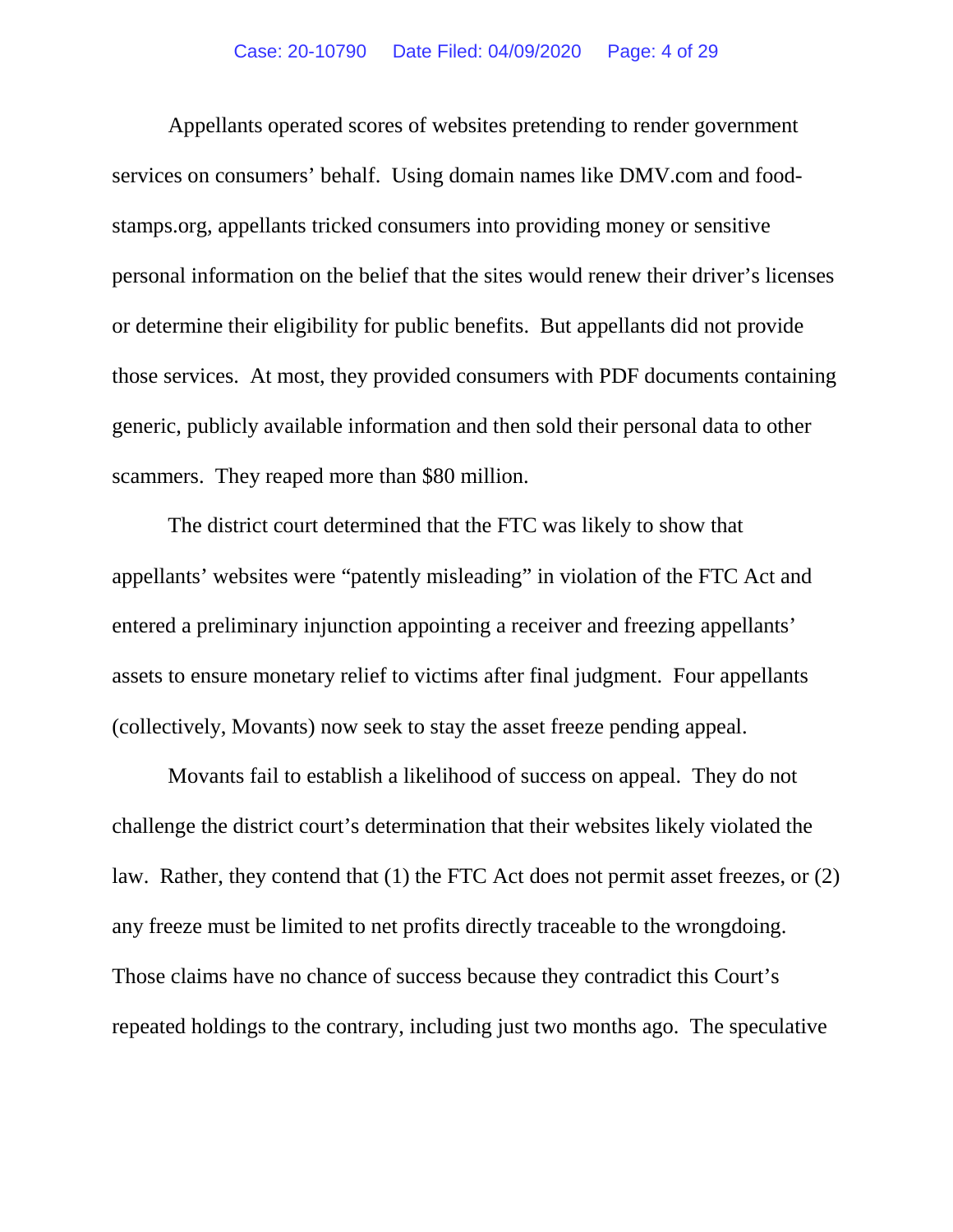#### Case: 20-10790 Date Filed: 04/09/2020 Page: 5 of 29

possibility that this Court will hear the case en banc and abrogate 30 years of precedent does not amount to a likelihood of success.

Nor will Movants likely prevail on their claim that the asset freeze exceeds a "reasonable approximation" of ill-gotten gains. Mot.2. The voluminous record in this case, including the receiver's report and testimony, shows that appellants' unjust gains were at least twice the value of the frozen assets.

The asset freeze is not causing irreparable harm to Movants. They admit that the receiver is allowing "many" of their businesses to operate "profitabl[y]." Mot.18. Their generalized, unsworn assertions of financial difficulty provide no reason to unfreeze over \$40 million in assets that likely belong to the victims.

By contrast, unfreezing the assets now could permanently deprive consumers of the restitution to which they will likely be entitled upon entry of a final judgment.

#### **BACKGROUND**

### **A. The On Point Global Website Scam**

Appellants are five individuals and 53 corporate entities who collectively did business under the banner On Point Global. Movants are four of the individuals.

**1. The Licensing Sites.** Appellants controlled at least 57 websites containing bogus offers to provide motor-vehicle or other state-licensing services for a fee. FTC Exh.A (Dkt.108) at 5 (Receiver's Report); Dkt.132-1 at 83-143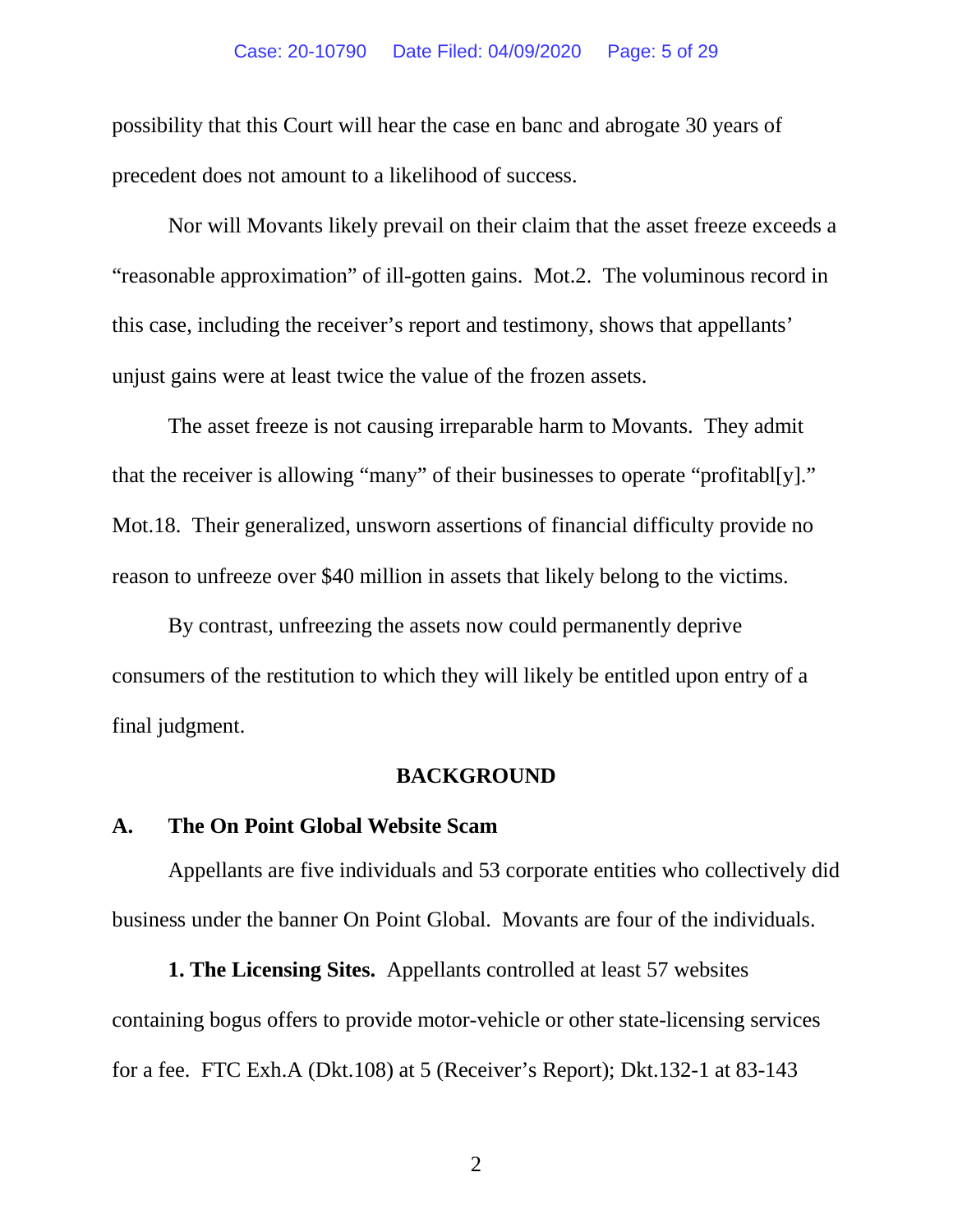(screenshots from deceptive sites). For example, license-driver.com held itself out as a "comprehensive source for all you [sic] driver license-related services." Dkt.132-1 at 207. The site's landing page displayed the large, bold headline

# "**Renew Drivers License In Your State**." *Id.*

The site prompted consumers to enter their credit card information and "SELECT A SERVICE," with checkbox options to "Renew Driver's License," "Replace Driver's License," and "Reinstate Suspended License." *Id.* at 208. If a consumer selected "Renew Driver's License," the site requested her birth date, information that would only be relevant if the site were *actually* renewing her license. *Id.* But once the transaction was complete, consumers would at most receive a PDF "guide" containing general information about state vehicle services; some received nothing at all. *Id.* at 9-10, 12-13, 16, 225-60.

Appellants tried to escape culpability by burying confusing disclaimers in small print. Hard-to-read text at the top of each page stated that the site is "in no way or fashion affiliated with any federal or local government agency or offices." *Id.* at 207. But even if a consumer *had* noticed that disclaimer, it would not dispel the impression that appellants' sites—whether affiliated with the government or not —would renew consumers' licenses for a fee.

**2. The Government Benefit Sites.** Appellants also operated at least 45 sites targeting indigent, sick, and elderly people with offers to determine whether they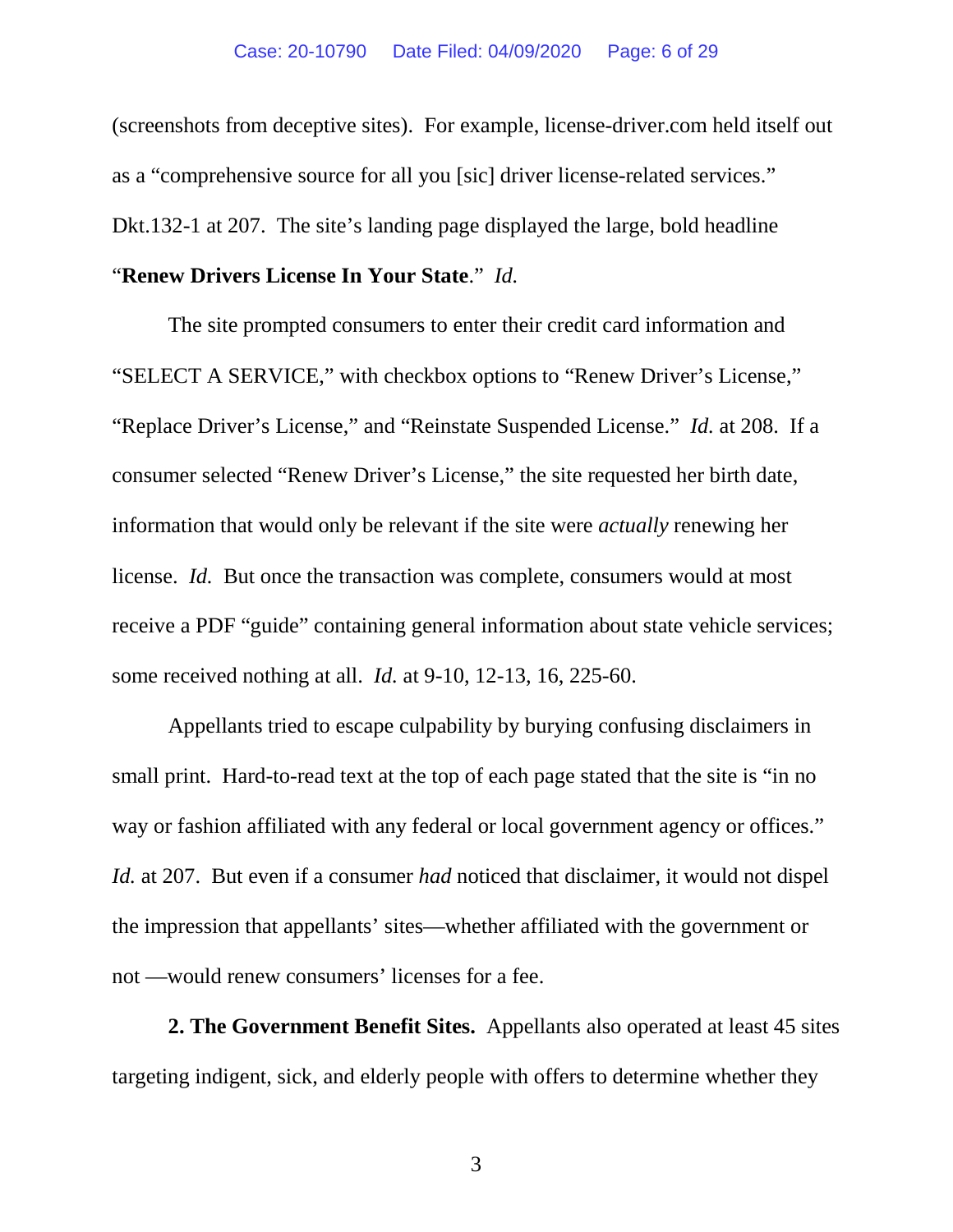are eligible for housing assistance, food stamps, Medicaid, or unemployment benefits. Dkt.132-3 at 85-86. After consumers disclosed intimate personal details, they learned that appellants' offers were a sham.

For example, Section-8-housing.org featured a bold headline inviting consumers to "**Find Out If You Are Eligible for the Section 8 Program**." Dkt.132-1 at 288. If a consumer clicked "Continue," the site then asked for name, address, phone number, birth date, gender, employment status, health insurance coverage status, medical diagnoses (*e.g.*, cancer, diabetes), disability status, debts, and information about the need for low-income medical assistance. *Id.* at 289-305. Again, consumers who provided that information received only a "guide" containing publicly available information that was not tailored to the sensitive data provided. *Id.* at 18-19, 318-34.

The government benefit sites stated in miniscule print at the top of the page that "[t]he site is privately owned and is neither affiliated with, nor endorsed by, nor operated by any government agency." *Id.* at 288. But the site gave the firm impression that appellants—whether affiliated with the government or not—were collecting consumers' personal information to determine eligibility for benefits. Appellants made millions selling that information to third parties, including fraudsters subject to federal-court injunctions. *Id.* at 65-70, 77-78; Dkt.132-6 at 5.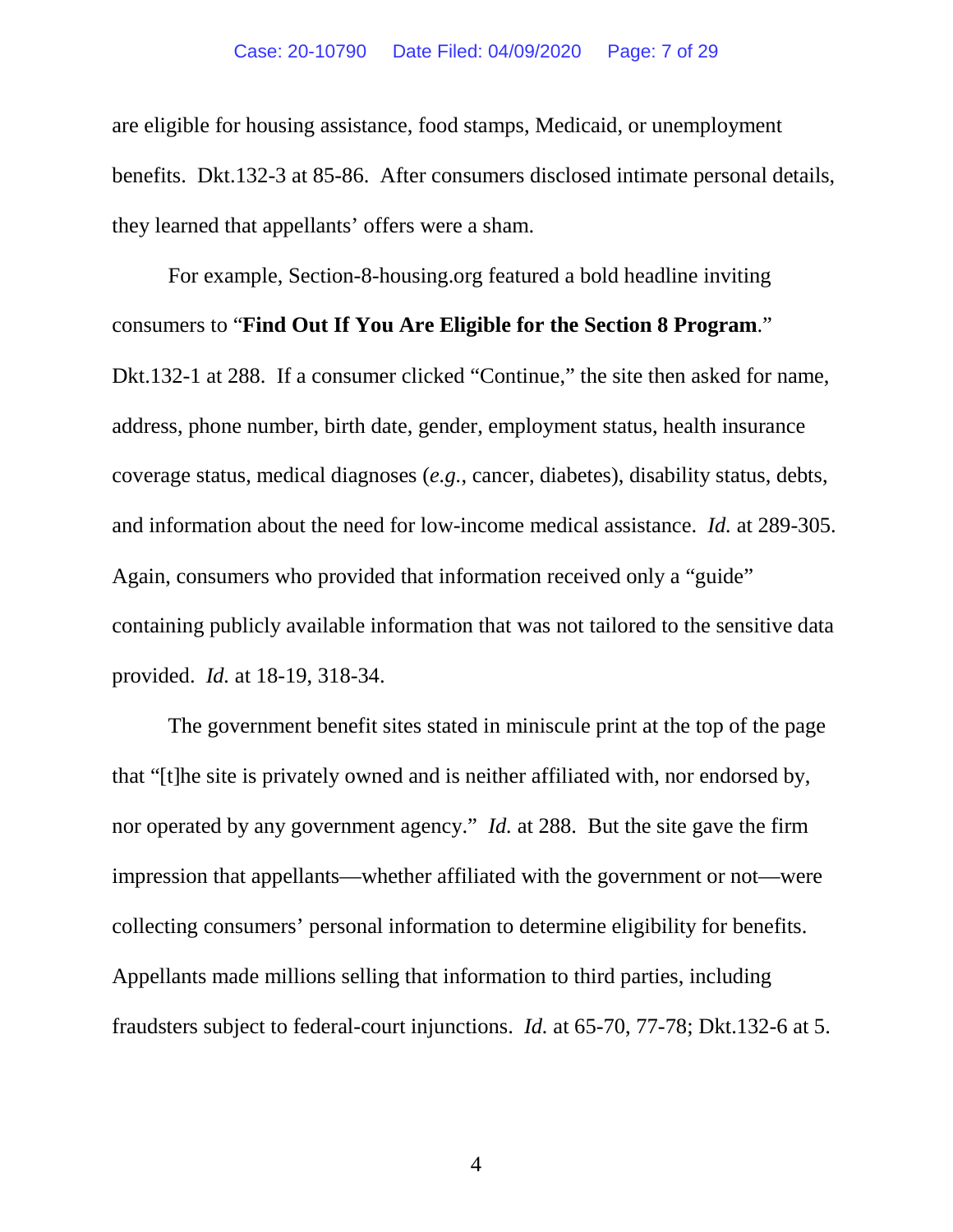### **B. Proceedings Below**

**1. The Complaint and Request for TRO.** The FTC alleges that appellants' websites are deceptive and violate Section 5(a) of the FTC Act. 15 U.S.C. § 45(a). The complaint charges that appellants are jointly and severally liable because the corporate defendants acted as a common enterprise and because the individual defendants (including Movants) participated in, controlled, and knew of the deceptive practices. Dkt.1  $\P$  61-107.

The FTC moved *ex parte* for a TRO with an asset freeze, temporary receivership, and order to show cause why a preliminary injunction should not issue. The court granted that relief. Dkt.17.

**2. The Preliminary Injunction Hearing.** At a two-day preliminary injunction hearing, the FTC presented documents, expert testimony, surveys, and consumer complaints demonstrating that appellants' sites deceived consumers into believing they would receive government services in return for money or personal information.

The court also heard significant evidence regarding the asset freeze. The receiver's report and testimony demonstrated that the frozen assets were collectively worth about \$40 million, which amounted to half or less of a potential monetary judgment. The frozen assets consisted of approximately \$5.5 million in individual accounts, FTC Exh.B (Transcript, 1/13/2020) at 122:9-122:11; \$3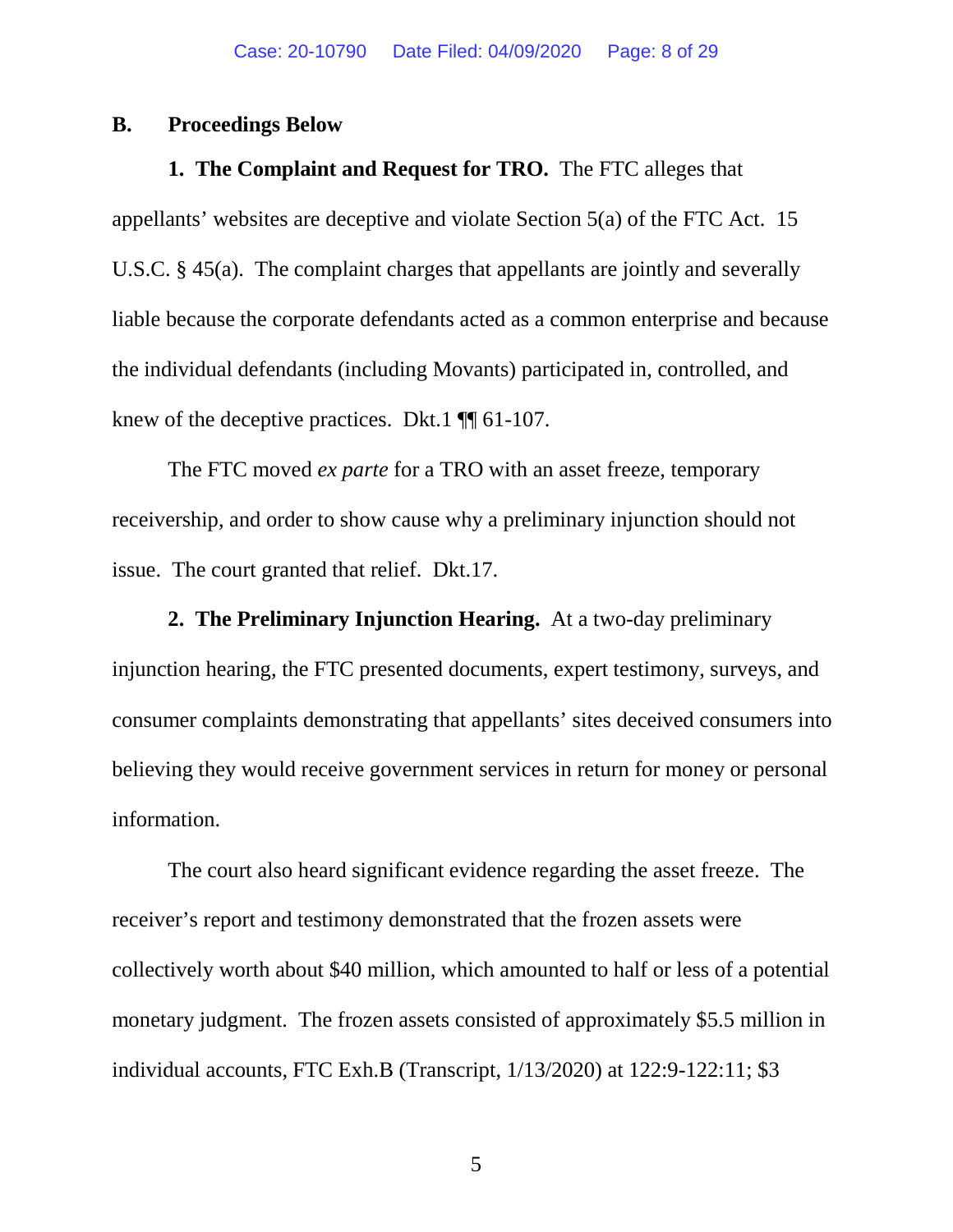million in corporate accounts; \$1.5 million held by credit card processors; domain names valued at \$30 million; \$1.2 million in tangible assets including artwork and luxury cars; and other assets whose value was currently "unknown," FTC Exh.A at 33.

On the other side of the ledger, the receiver concluded that appellants' deceptive websites had generated over \$80 million in just the last two years.<sup>[1](#page-8-0)</sup> Between January 2018 and November 2019, appellants made \$63.2 million (after refunds) from selling "guides" "under the appearance of offering a service such as renewing driver's licenses." *Id.* at 20-21. In 2019, appellants made \$17.3 million from selling or using personal information harvested from the benefits eligibility sites. *Id.* at 22-23.

The receiver described steps she had taken to protect consumers and preserve business assets. She "took offline" 57 sites that deceptively charged consumers "for government services." *Id.* at 5, 21. She concluded that the benefiteligibility sites might be run profitably "if … converted to a nondeceptive format." *Id.* at 35-37. She noted that appellants' businesses unrelated to the FTC's action such as the buying and selling of domain names—will "[c]ontinue to operate" during the receivership. *Id.* at 6, 21-27.

<span id="page-8-0"></span> $1$  This figure likely understates the ill-gotten gains, since the unlawful conduct began in 2011. *See infra* p. 18.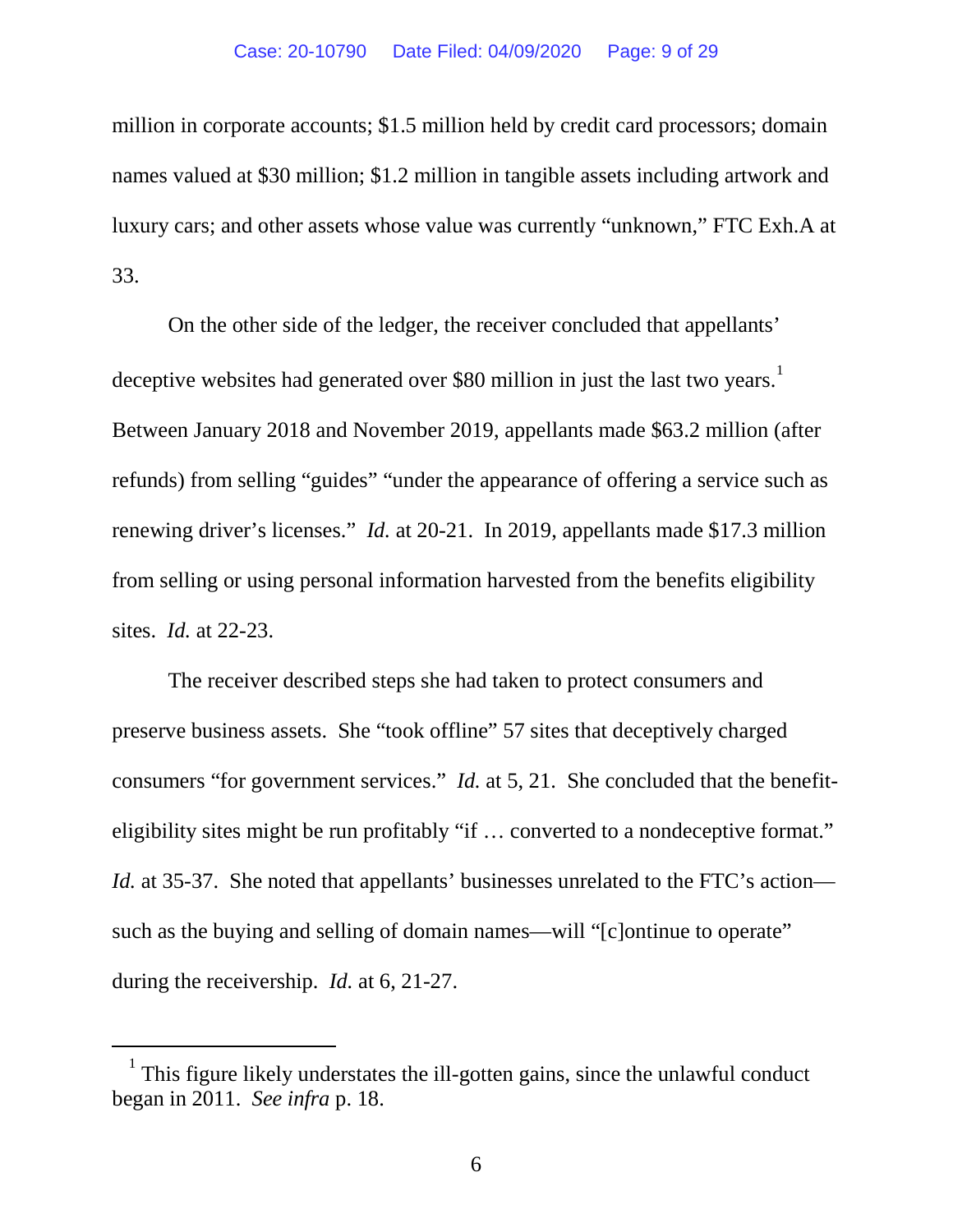#### Case: 20-10790 Date Filed: 04/09/2020 Page: 10 of 29

**3. The Preliminary Injunction.** At the close of the hearing, the district court announced that it would grant a preliminary injunction. The court found that the FTC had met its burden to show that the corporate entities acted as a "common enterprise" and that the individuals possessed sufficient "knowledge and control" to be held jointly and severally liable. FTC Exh.B at 314:8-314:18.

The court entered a preliminary injunction the following day. Movants' Exh.A. The court found "good cause" to believe that appellants had violated the FTC Act "by misrepresenting the services they offer, thus inducing consumers to pay money or divulge personal information under false pretenses." *Id.* at 2. The preliminary injunction bars appellants from making those misrepresentations or selling the consumer data they had obtained through deception. *Id.* at 4-5.

The court also found "good cause" to continue the asset freeze and receivership. *Id.* at 2-3, 5-6, 11-17. It found that the freeze was needed to prevent "immediate and irreparable damage to the Court's ability to grant effective final relief for consumers" through "monetary restitution." *Id.* at 2.

**4. The Stay Motion.** Movants sought a stay of the asset freeze (but not other facets of the preliminary injunction) pending appeal, which the district court denied. Movants' Exh.B.

The court ruled that Movants had failed to show a "strong likelihood of success on the merits" or even a "substantial case" challenging the asset freeze. *Id.*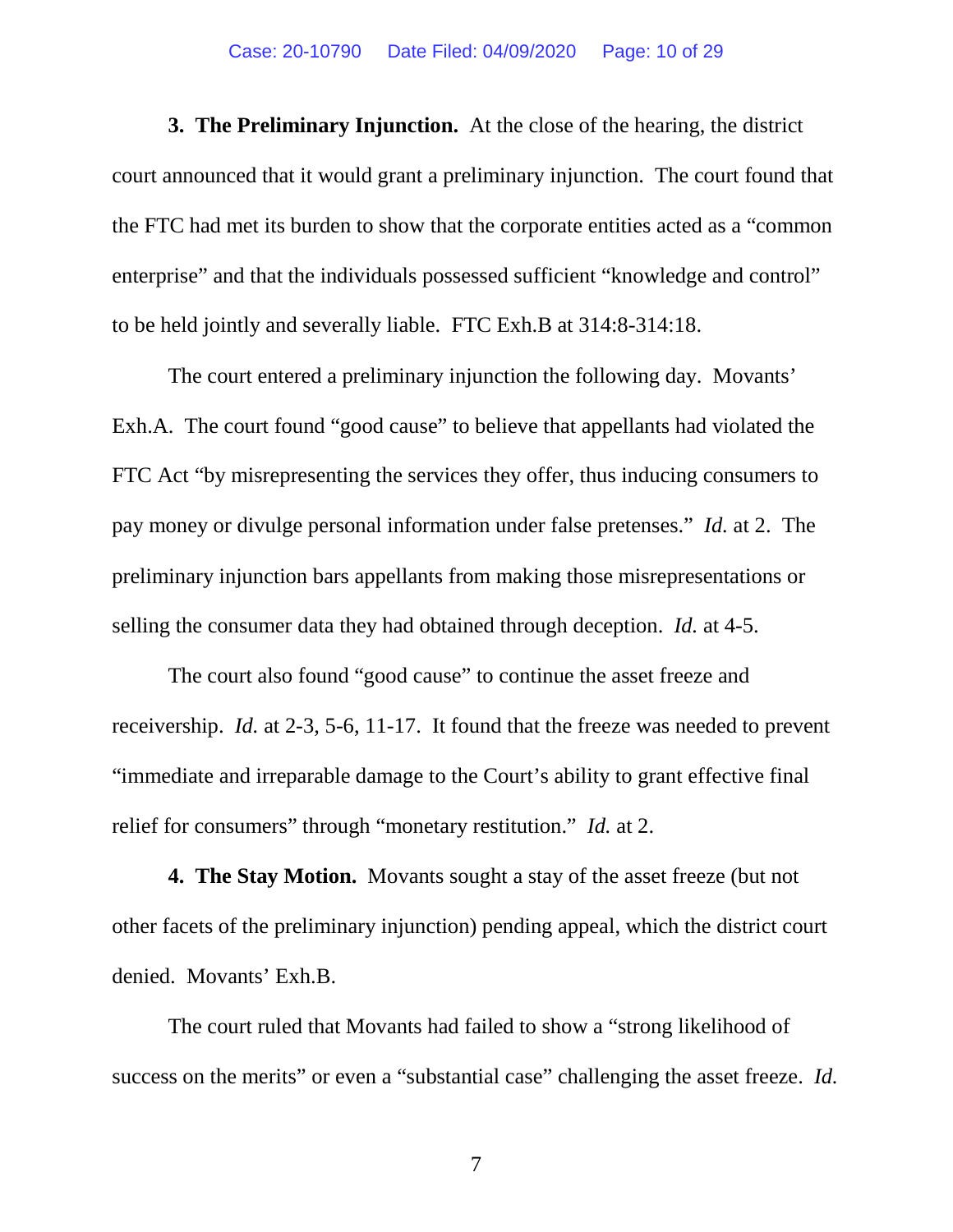at 1. It explained that this Court has "repeatedly reaffirmed" district courts' authority to impose asset freezes under the FTC Act, including "as recently as last month." *Id.* at 1-2 (discussing, *e.g. FTC v. Simple Health Plans, LLC*, No. 19- 11932, 2020 WL 570811, at \*2 (11th Cir. Feb. 5, 2020)). The court also rebuffed Movants' claim that the freeze was "overbroad." *Id.* at 2. Under Eleventh Circuit law, frozen assets "do not need to be derived from the alleged fraud," and the amount frozen need only reflect a "reasonable approximation" of ill-gotten gains. *Id.* (discussing *SEC v. ETS Payphones, Inc.*, 408 F.3d 727, 735 (11th Cir. 2005)). "[T]he Defendants' likely liability for their deceptive activities exceeds the total amount of frozen assets." Movants' Exh.B at 2.

Finally, the court held that the "balance of the equities favors the consumers" because maintaining the asset freeze will "preserve assets to redress the consumers that the Defendants harmed." *Id.*

#### **ARGUMENT**

To merit a stay, Movants must make a strong showing that (1) they are likely to succeed on the merits; (2) they will be irreparably injured absent a stay; (3) issuance of the stay will not substantially injure other parties; and (4) the public interest favors a stay. *Nken v. Holder*, 556 U.S. 418, 434 (2009). Although Movants argue that they need only show that their case is "substantial" (rather than likely to succeed), Mot.7, that standard applies only when the remaining factors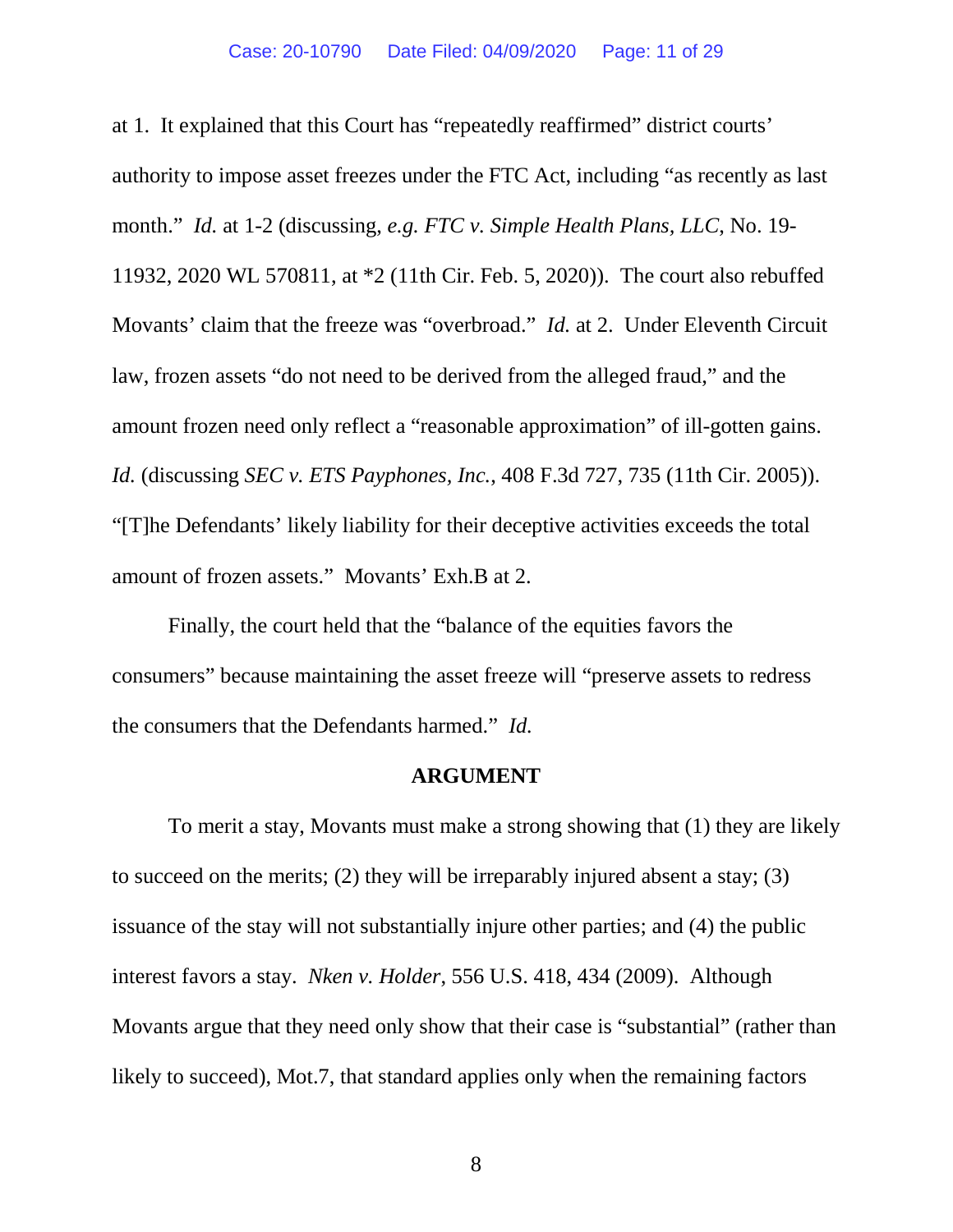"weigh[] heavily in favor of granting the stay." *Garcia-Mir v. Meese*, 781 F.2d 1450, 1453 (11th Cir. 1986) (quotation omitted).

Movants have shown neither a likelihood of success nor a substantial case. Their legal arguments defy binding precedent, which establishes that asset freezes are proper to preserve ultimate monetary relief under the FTC Act. The speculative possibility that the Court will jettison decades of precedent does not meet Movants' burden. Their factual arguments rest on misstatements of the record, which demonstrates that the possible recovery greatly exceeds the frozen assets.

The equities also disfavor a stay. Stay is appropriate only when it "maintain[s] the status quo pending a final determination on the merits." *Ruiz v. Estelle*, 650 F.[2](#page-11-0)d 555, 565 (5th Cir. Jun. 26, 1981).<sup>2</sup> The freeze itself maintains the status quo by ensuring that funds are available for restitution after judgment. Lifting the freeze would disrupt the status quo by allowing appellants to dissipate the money, irreparably harming consumers.

<span id="page-11-0"></span> $2$  Decisions of the former Fifth Circuit issued before September 30, 1981, are binding precedent. *Bonner v. City of Prichard*, 661 F.2d 1206, 1209 (11th Cir. 1981) (en banc).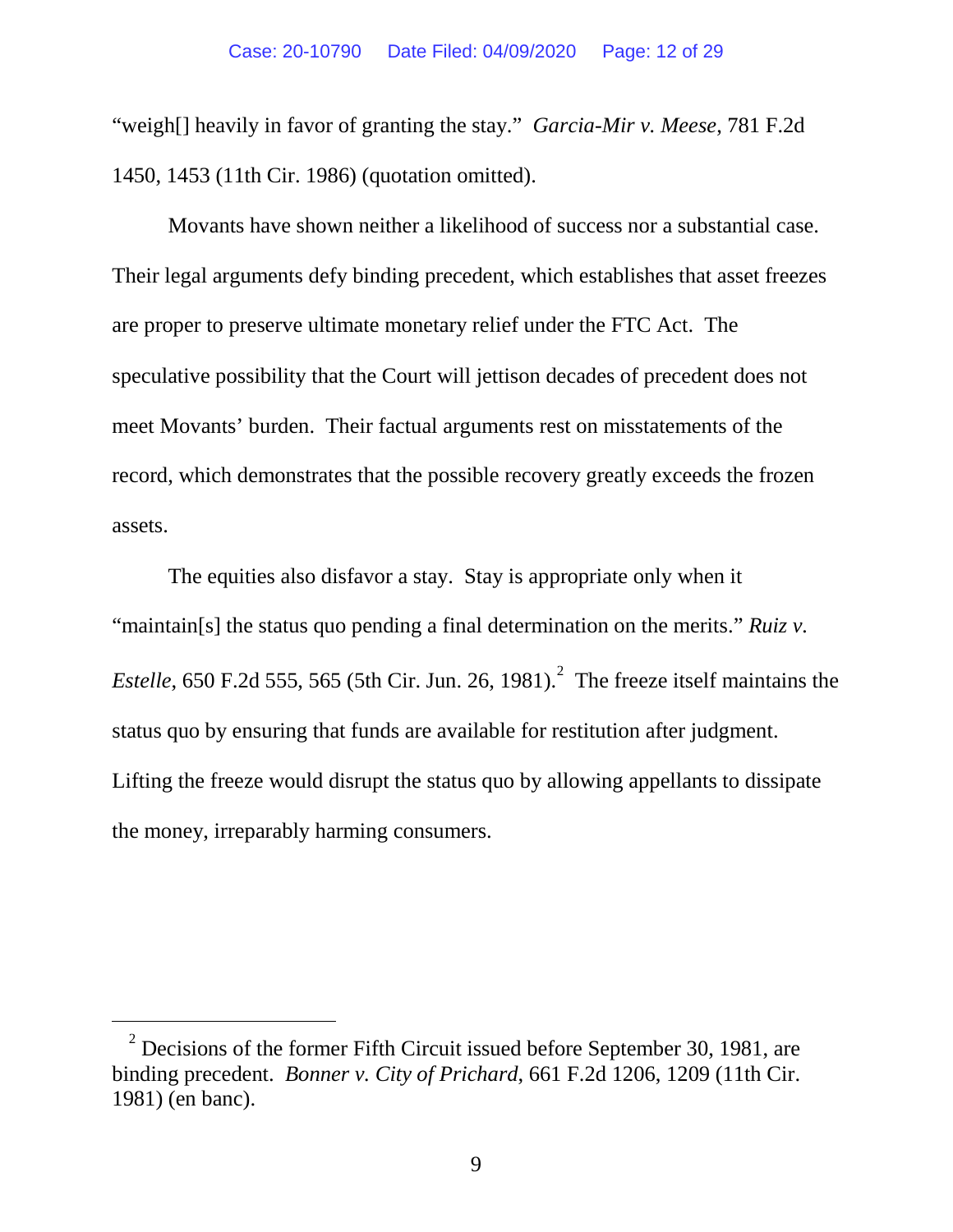### **I. MOVANTS ARE UNLIKELY TO SUCCEED ON THE MERITS**

Movants' main argument is that a district court may not freeze assets to preserve them for monetary relief under the FTC Act. They concede they will lose on this issue before a panel because binding precedent holds the opposite. Mot.9. Their fallback argument is that assets may be frozen only if they are directly traceable to profits derived from illegal conduct. This argument, too, contravenes binding precedent. Movants' final contention is that the frozen assets exceed a reasonable approximation of ill-gotten gains. They ignore the receiver's report, which shows that the frozen assets are worth half or less of the amount subject to restitution.

## **A. The FTC Act Authorizes Monetary Relief, Including Asset Freezes**

Movants are highly unlikely to persuade this Court that the FTC Act precludes monetary relief. *See* Mot.8-11. The motions panel is bound by precedent holding that the FTC Act does confer such authority; reversal of that precedent by the full Court is speculative at best.

Section 13(b) of the FTC Act, 15 U.S.C. § 53(b), empowers the FTC to seek and the district court to grant "a permanent injunction." As this Court has explained, "the unqualified grant of statutory authority to issue an injunction under section 13(b) carries with it the full range of equitable remedies, including the power to grant consumer redress and compel disgorgement of profits." *FTC v.*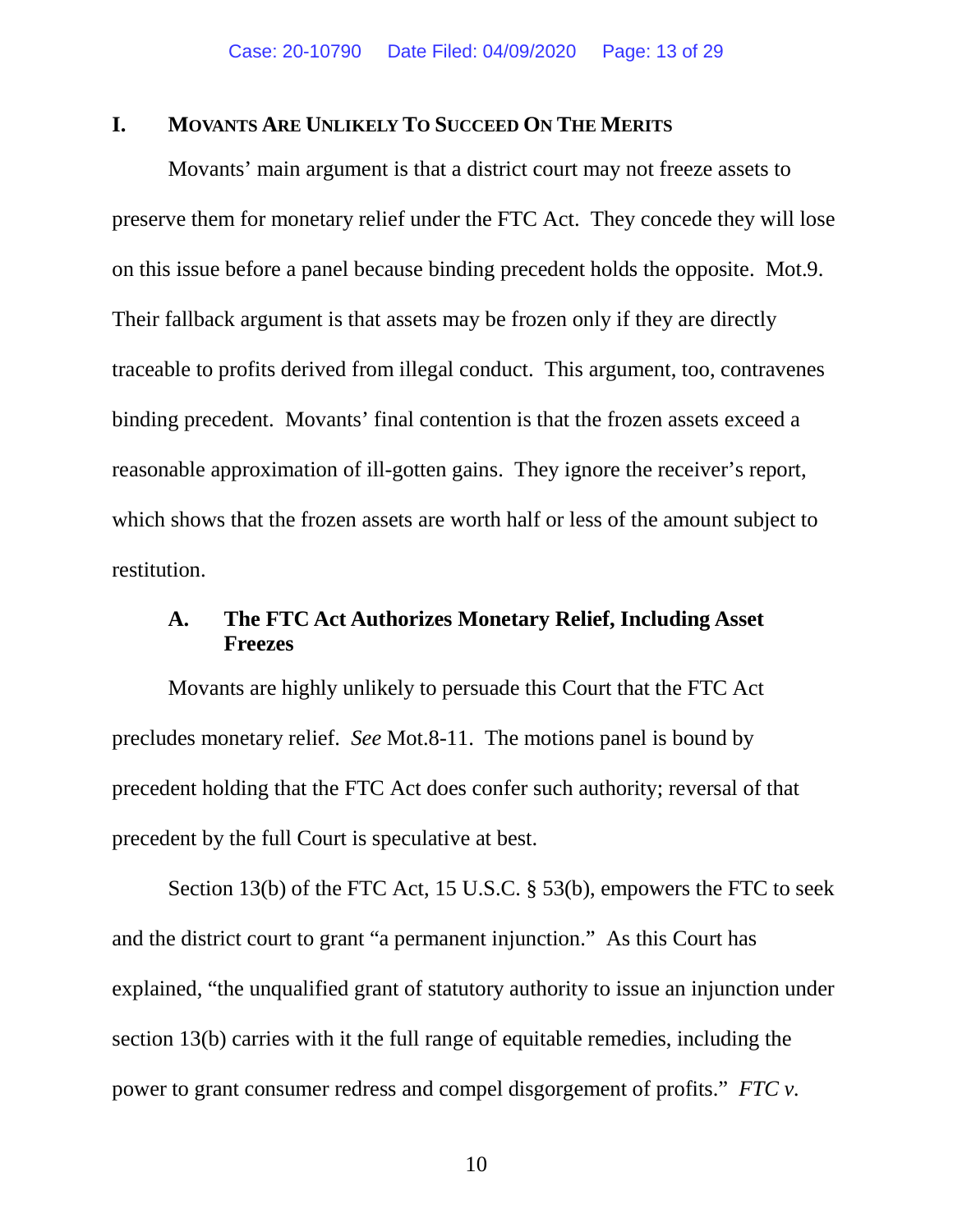*Gem Merch. Corp.*, 87 F.3d 466, 468-70 (11th Cir. 1996); [3](#page-13-0) *accord FTC v. WV Univ. Mgmt., LLC*, 877 F.3d 1234, 1239 (11th Cir. 2017); *FTC v. Washington Data Res., Inc.*, 704 F.3d 1323, 1326 (11th Cir. 2013). Moreover, when a court has entered a preliminary injunction in an action under Section 13(b), "[a]n asset freeze is within the district court's equitable powers." *FTC v. IAB Mktg. Assocs., LP*, 746 F.3d 1228, 1234 (11th Cir. 2014); *accord FTC v. U.S. Oil & Gas Corp.*, 748 F.2d 1431, 1434 (11th Cir. 1984).

Movants claim this Court's precedent is "outmoded" (Mot.8-9), but the Court rejected that same contention just two months ago. The Court stressed that "subsequent panels are bound to follow a prior panel's decision on an issue unless and until the first panel's holding 'is overruled or undermined to the point of abrogation by the Supreme Court or by this court sitting en banc.'" *Simple Health*, 2020 WL 570811, at \*2 (quoting *EEOC v. Exel, Inc.*, 884 F.3d 1326, 1332 (11th Cir. 2018)). Because this Court's Section 13(b) precedent remains good law, the

<span id="page-13-0"></span><sup>&</sup>lt;sup>3</sup> This Court has decided that similar language in other agencies' organic acts authorizes equitable monetary relief. *CFTC v. Wilshire Inv. Mgmt. Corp.*, 531 F.3d 1339, 1344 (11th Cir. 2008); *ETS Payphones*, 408 F.3d at 734-35.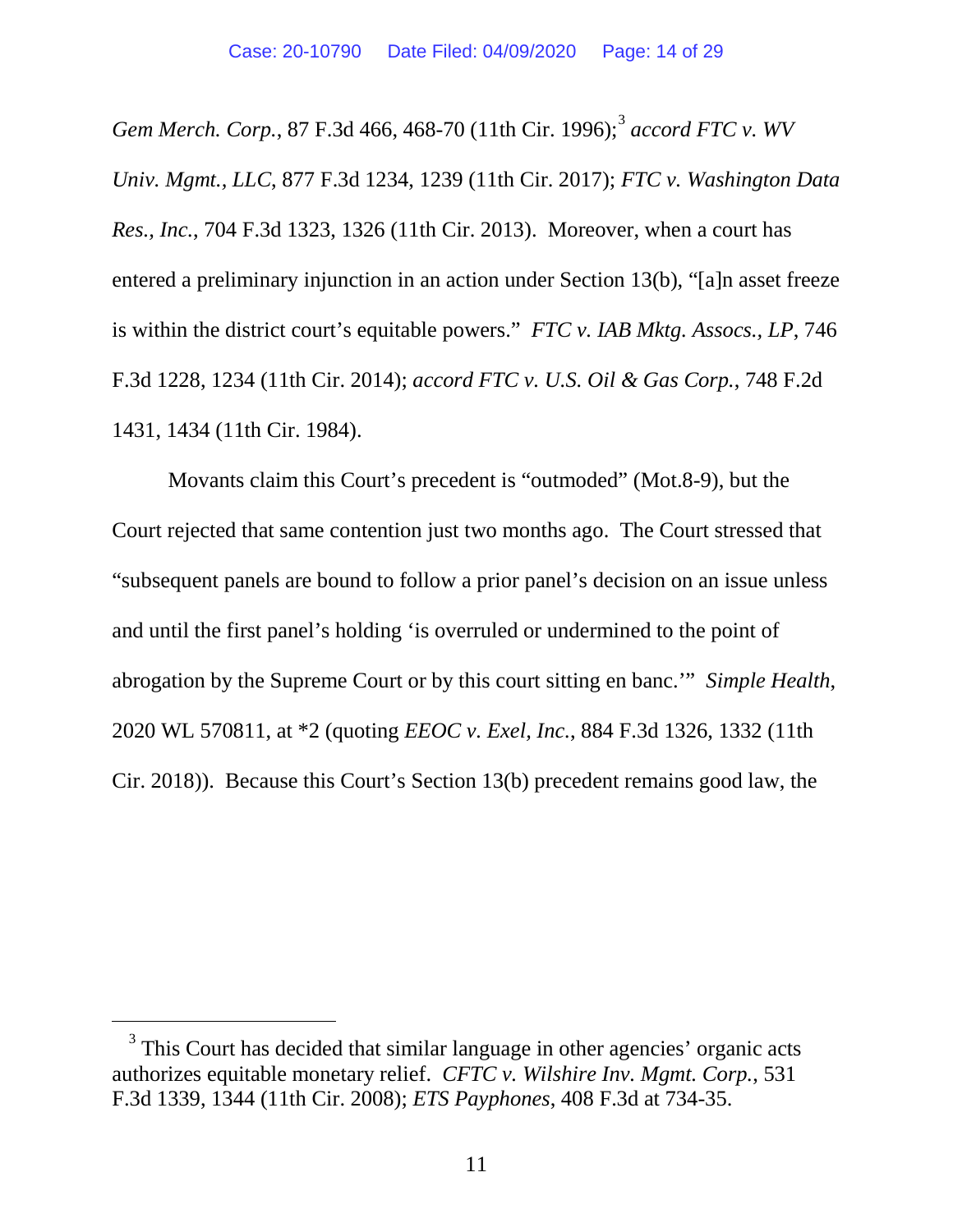Court held, "the district court abused no discretion in granting the FTC's motion for a preliminary injunction, an asset freeze, and receivership." *Id.* at \*2.<sup>[4](#page-14-0)</sup>

Movants speculate that the Supreme Court will eventually "curtail" the FTC's authority under Section 13(b). Mot.11. But "[u]ntil the Supreme Court issues a decision that actually changes the law," this Court is "duty-bound to apply this Court's precedent and to use it and any existing decisions of the Supreme Court to measure the likelihood of a plaintiff's success on the merits." *Gissendaner v. Comm'r, Georgia Dep't of Corrections*, 779 F.3d 1275, 1284 (11th Cir. 2015). It is therefore immaterial that the Seventh Circuit recently held that Section 13(b) forecloses monetary relief, breaking with eight courts of appeals, including this one.<sup>[5](#page-14-1)</sup> See Mot.9. Nor does it matter that the Supreme Court recently

<span id="page-14-0"></span> <sup>4</sup> *Owner-Operator Independent Drivers Ass'n v. Landstar System, Inc.*, 622 F.3d 1307 (11th Cir. 2010), has no bearing here, as it addressed private class-action remedies. The Supreme Court has repeatedly upheld disgorgement in government cases, since "equitable authority to grant remedies is at its apex when public rights and obligations are … implicated." *Kansas v. Nebraska*, 574 U.S. 445, 472 (2015) (discussing *Porter v. Warner Holding Co.*, 328 U.S. 395, 398 (1946)).

<span id="page-14-1"></span><sup>5</sup> *See FTC v. Commerce Planet, Inc.*, 815 F.3d 593, 598-99 (9th Cir. 2016); *FTC v. Ross*, 743 F.3d 886, 890-91 (4th Cir. 2014); *FTC v. Bronson Partners, LLC*, 654 F.3d 359, 365 (2d Cir. 2011); *FTC v. Magazine Sols.*, 432 F. App'x 155, 158 n.2 (3d Cir. 2011) (unpublished); *FTC v. Direct Mktg. Concepts, Inc.*, 624 F.3d 1, 15 (1st Cir. 2010); *FTC v. Freecom Commc'ns*, 401 F.3d 1192, 1202 n.6 (10th Cir. 2005); *FTC v. Security Rare Coin & Bullion Corp.*, 931 F.2d 1312, 1314-14 (8th Cir. 1991).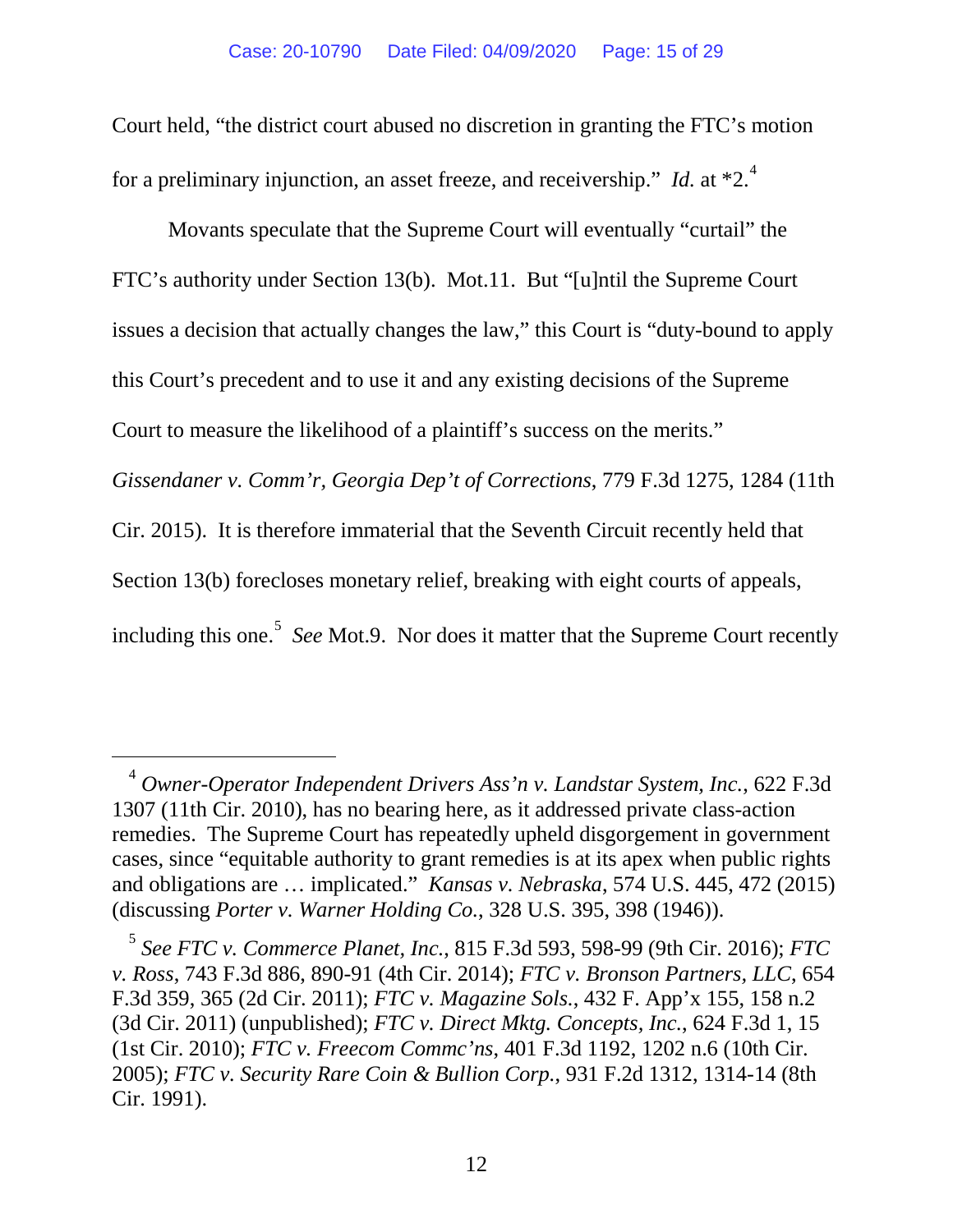heard argument concerning disgorgement under the securities laws. [6](#page-15-0) *See id.* at 10. Under existing law, Movants' chances of succeeding before a panel are zero.

As Movants admit, their appeal rests on a sliver of hope that this Court will take the case en banc and overturn 30 years of precedent. *See* Mot.11. En banc review is extraordinarily rare: of thousands of cases, the Court reheard only seven en banc in 2019 and four in 2018. *See* [http://www.ca11.uscourts.gov/enbanc-poll](http://www.ca11.uscourts.gov/enbanc-poll-orders)[orders.](http://www.ca11.uscourts.gov/enbanc-poll-orders) The remote prospect of en banc reversal does not establish a likelihood or even a significant possibility of success on the merits.

# **B. The FTC Met Its Burden To Show That The Asset Freeze Reflected A Reasonable Approximation Of Ill-Gotten Gains**

Next, Movants claim they are likely to prevail because even if Section 13(b) permits asset freezes, the freeze here was "overbroad and not based on a reasonable approximation of restitution." Mot.12-15. Their arguments contravene binding precedent and misconstrue the record.

To obtain an asset freeze, "the FTC's burden of proof … is relatively light." *IAB*, 746 F.3d at 1234. The Commission need only provide a "reasonable

<span id="page-15-0"></span> $6$  Movants argue that the Solicitor General conceded that "the governing framework applied in this Circuit is outdated." Mot.10. That is false. The Solicitor General *defended* this Court's holding that "the Commission may seek disgorgement in civil actions, as an equitable adjunct to an injunction." Brief of Respondent, *Liu v. SEC*, No. 18-1501, at 12 (Jan. 15, 2020) (discussing *Calvo v. SEC*, 378 F.3d 1211, 1217 (11th Cir. 2004)).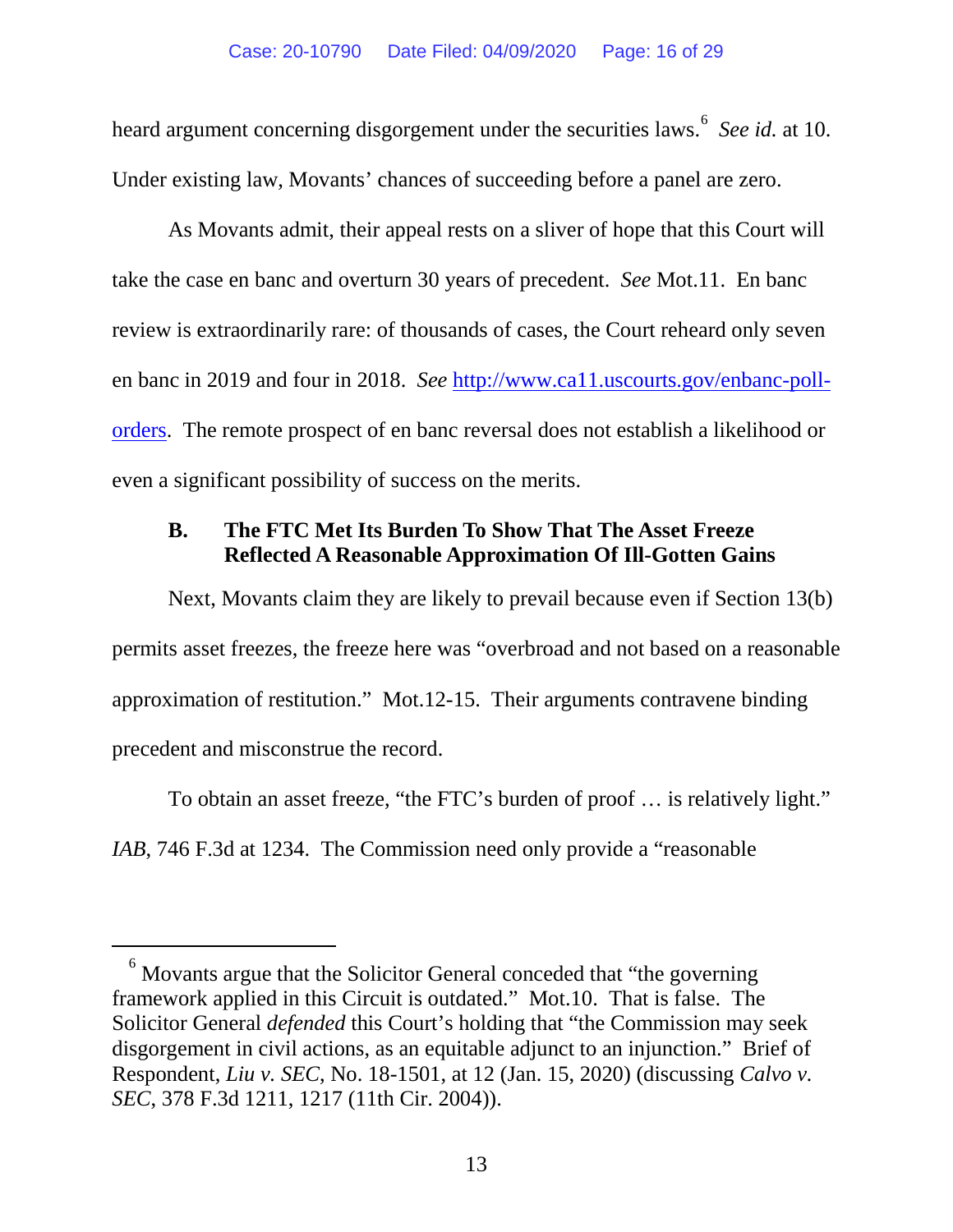approximation of a defendant's ill-gotten gains"; "[e]xactitude is not a requirement." *Id.* (quoting *ETS Payphones*, 408 F.3d at 735). In *IAB*, this Court affirmed an asset freeze where the receiver determined that the defendants' "gross income" from the challenged practices dwarfed the value of the frozen assets. *Id.*

This case presents the same scenario as *IAB*. As discussed, the receiver determined that appellants' net revenue from the deception exceeded \$80 million in just the last two years, while the frozen assets were worth roughly \$40 million. *Supra* pp. 5-6. The district court froze all the assets because appellants' "likely liability … exceeds the total amount of frozen assets." Movants' Exh.B, at 2. Under *IAB*, that decision is unlikely to be reversed.

Movants' counterarguments are all obfuscation.

1. *The court appropriately valued the frozen assets.* Movants proclaim that the district court erred because "the corporate entities alone are valued at over \$150 million." Mot.12. The district court was entitled to credit the receiver's \$40 million valuation over appellants' unsubstantiated, self-serving assertions.

In their merits brief, Movants wrongly claim that the receiver "endorsed" a \$154 million valuation. Br.9. She did not. In a court filing *two months after* the preliminary injunction, she explained that appellants had valued their businesses at \$154 million "[i]n early 2019," prior to the TRO. Dkt.169 at 2 n.2. She never claimed this was the actual current value of the businesses. Even if appellants'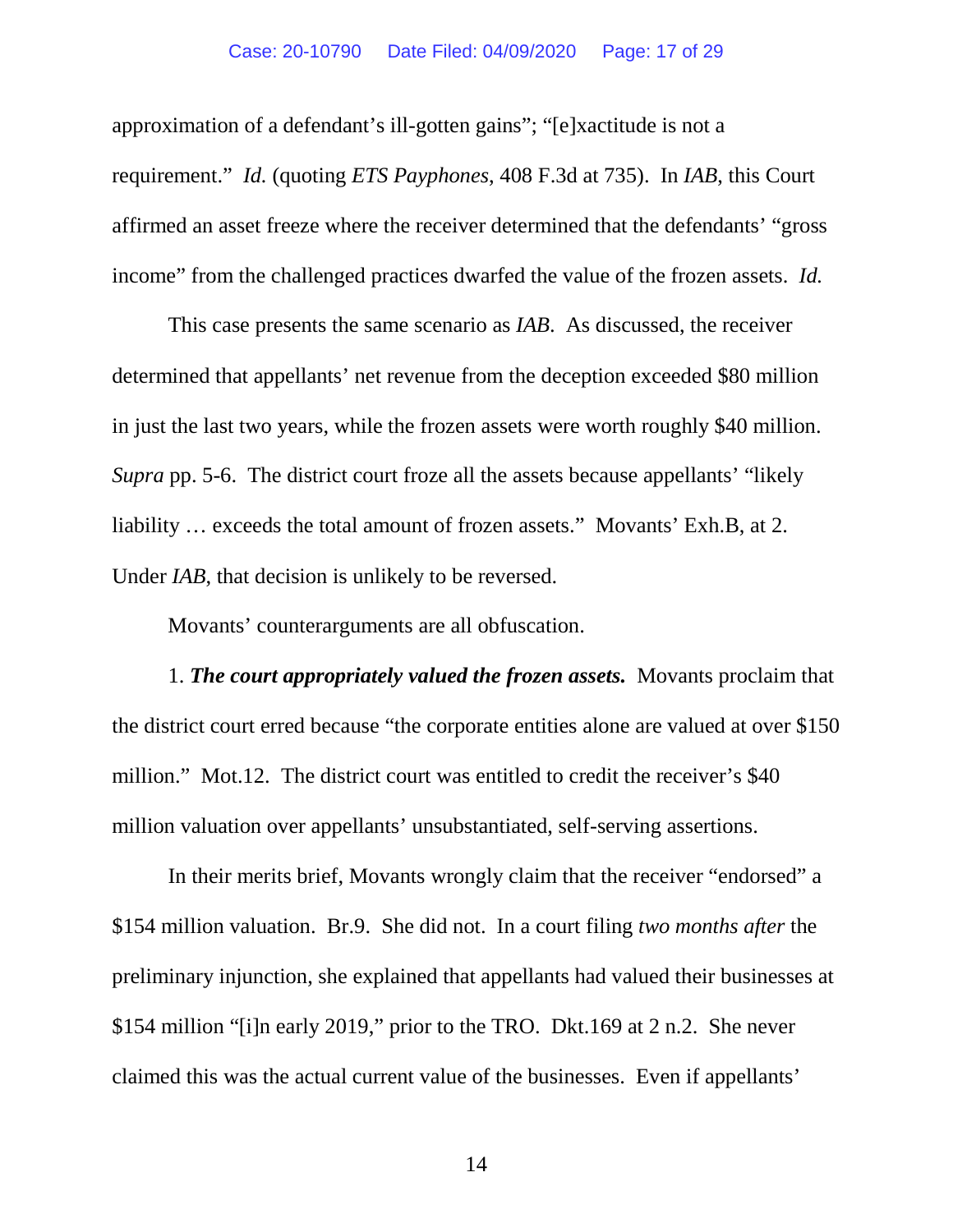self-valuation was once accurate, it was premised on illegal practices that generated tens of millions in revenue per year. It is highly implausible that the businesses would have anywhere near that value if operated lawfully. Indeed, the receiver's report concluded that the current value of appellants' illiquid business assets is "unknown." FTC Exh.A at 33-34. Faced with this uncertainty, the district court properly took a cautious approach since the assets' known value was far lower than a prospective restitution award.

*2. Movants may not deduct their expenses.* Movants misstate this Circuit's law when insisting that the \$80 million unjust-gains figure is wrong because monetary relief is limited to "profits." Mot.12-13. *IAB* held that an asset freeze must reflect a "reasonable approximation of … ill-gotten gains," without deduction for the expense of deceiving consumers. *IAB*, 746 F.3d at 1234 (citation omitted). Even at the final judgment stage, "net revenue (gross receipts minus refunds), rather than the amount of profit (net revenue minus expenses), is the correct measure of unjust gains under Section 13(b)." *Wash. Data*, 704 F.3d at 1327.

Movants claim that in a recent oral argument before the Supreme Court in a securities case, the Deputy Solicitor General conceded this issue. Far from it, he stressed that defendants should *not* be permitted to deduct from a disgorgement award the "money [they] spent to perpetuate the fraud." Oral Argument Tr., *Liu v. SEC*, 50:3-50:7; *see also id.* at 32:2-32:4, 51:10-51:15 (Mar. 3, 2020).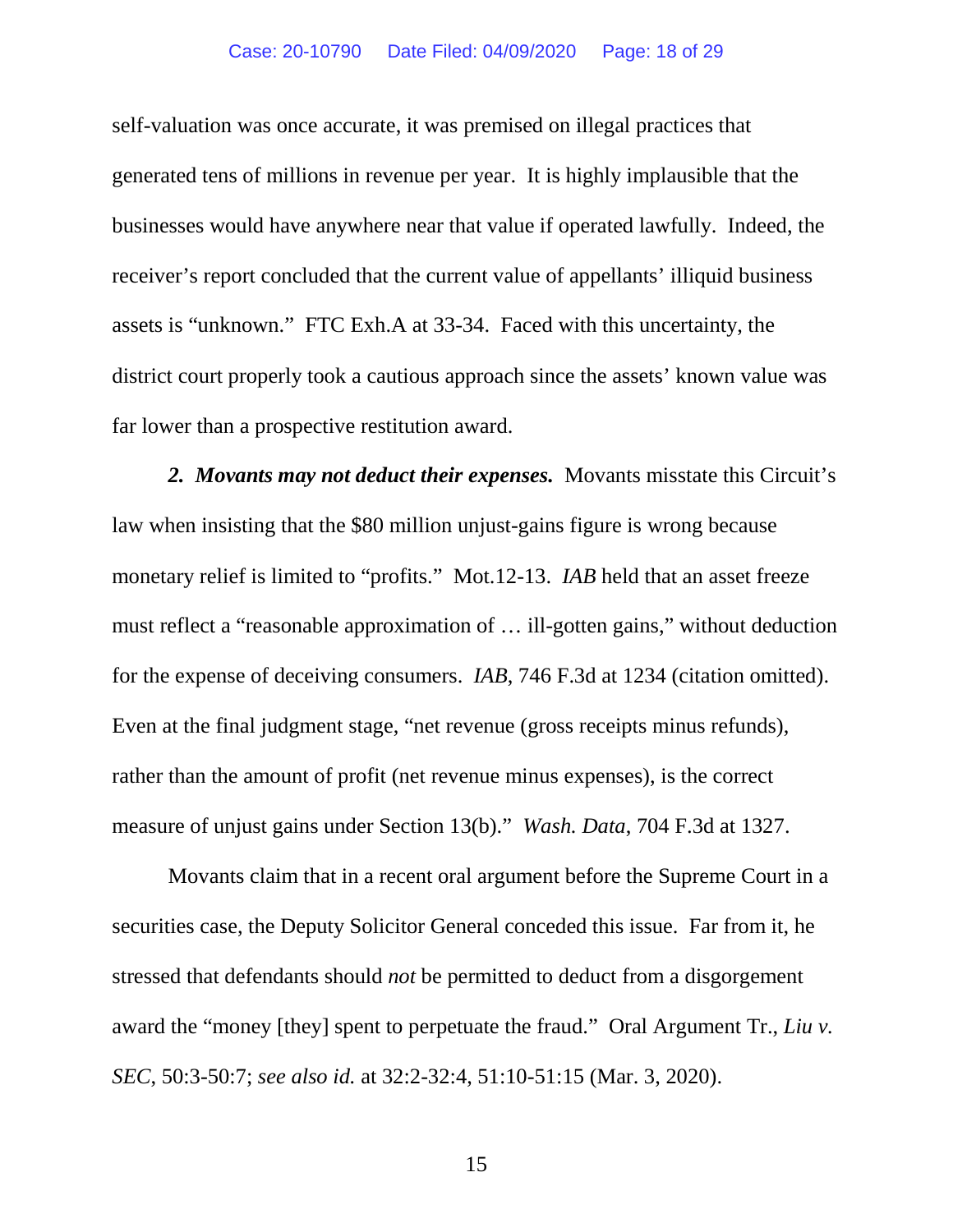3. *The frozen assets need not be traceable to the wrongdoing.* Movants are equally wrong when asserting that the district court could only freeze assets directly flowing from their transgressions. Mot.6, 12. This Court has established that limiting monetary relief to "the actual assets unjustly received would lead to absurd results" because "a defendant who was careful to spend all the proceeds of his fraudulent scheme, while husbanding his other assets, would be immune from an order of disgorgement." *FTC v. Leshin*, 719 F.3d 1227, 1234 (11th Cir. 2013) (cleaned up). The district court properly froze assets not directly tied to the violations since they could eventually be used for a restitution award.

4. *Liability may be joint and several.* Multiple defendants may be held jointly and severally liable when corporate defendants act as a common enterprise and when individual defendants have knowledge and control of the scheme. *WV Univ.*, 877 F.3d at 1239-40, 1242-43; *IAB*, 746 F.3d at 1233. Movants accuse the district court of failing to "make findings of fact" to "rop[e] all Defendants' diversified enterprises and even personal assets together." Mot.14. Yet they admit three pages later that the court *did* make those very findings. *See id.* at 17 n.7. At the close of the hearing, the court announced, "I find that there has been a showing that there was a common enterprise based upon shared control[], shared offices, shared payroll, commingled funds, that the individuals, the government has shown each of them had sufficient control and knowledge to make them responsible."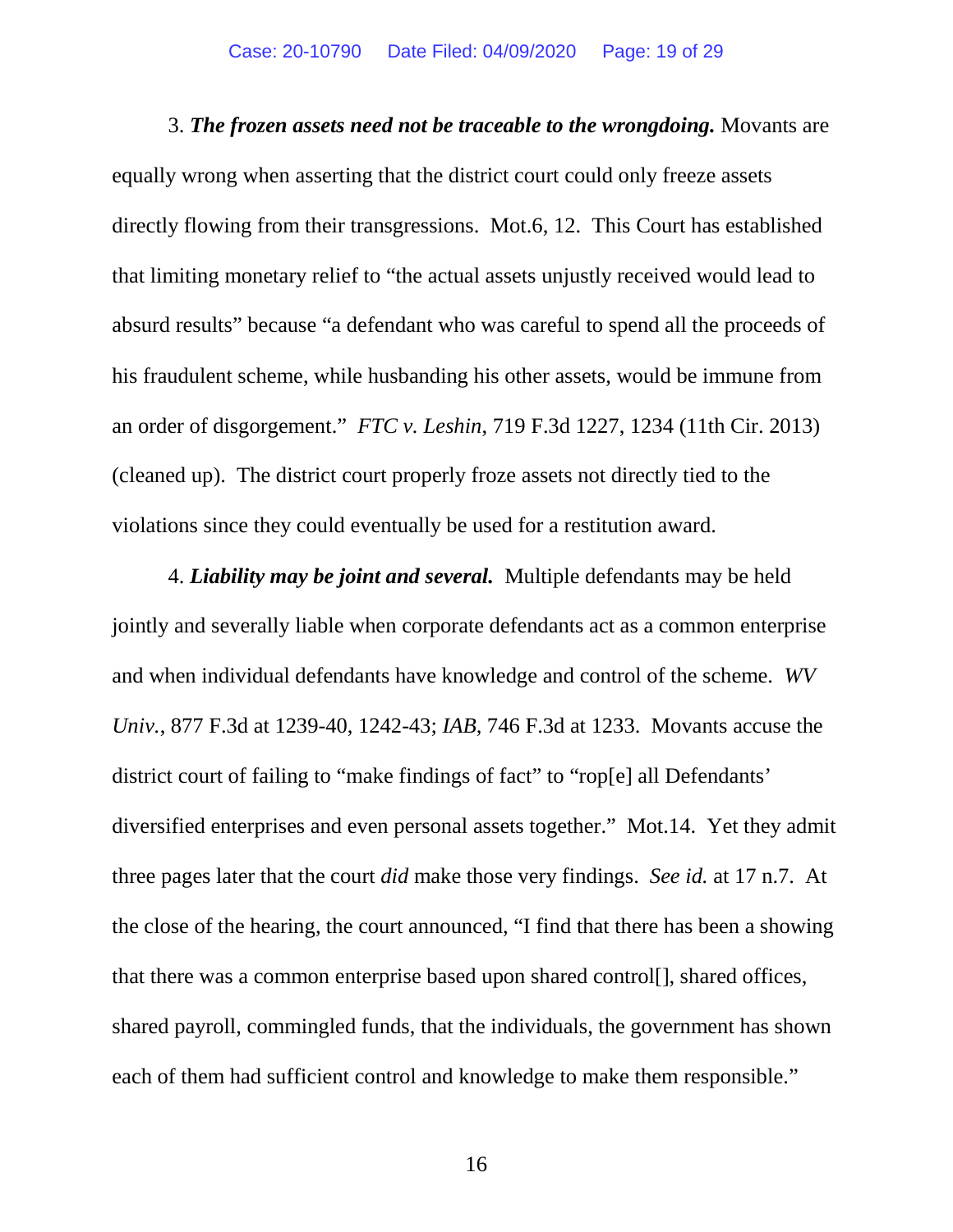FTC Exh.B at 314:8-314:18. That factual determination satisfies the test for liability, and since Movants do not dispute those facts here, they have not shown a likelihood of reversal.

5. *The frozen assets reflect only ill-gotten gains.* Movants assert that the \$80 million restitution figure covers all websites appellants maintained, rather than just "the six websites the FTC has identified in its complaint." Mot.13. That claim misstates the facts.

The FTC's complaint charges that "more than 200" websites contained deceptive claims. Compl. ¶ 112. The receiver explained that she shut down 57 deceptive websites that generated revenues of \$63.2 million since January 2018 alone.<sup>[7](#page-19-0)</sup> FTC Exh.A at 5, 21. She separately determined that appellants obtained \$17.3 million in 2019 by selling or using personal data secured through deception. *Id.* at 22-23. The receiver's report thus establishes at least \$80.5 million as a conservative estimate of ill-gotten gains. This figure does *not* include \$17.1 million in additional revenue flowing from appellants' separate websites that purportedly provided services to consumers. *Id.* at 21. The FTC has not sought disgorgement of those proceeds.

<span id="page-19-0"></span> $\alpha$ <sup>7</sup> While the receiver focused on taking down the most heavily trafficked sites, the FTC believes that a far greater number will be proven deceptive at trial.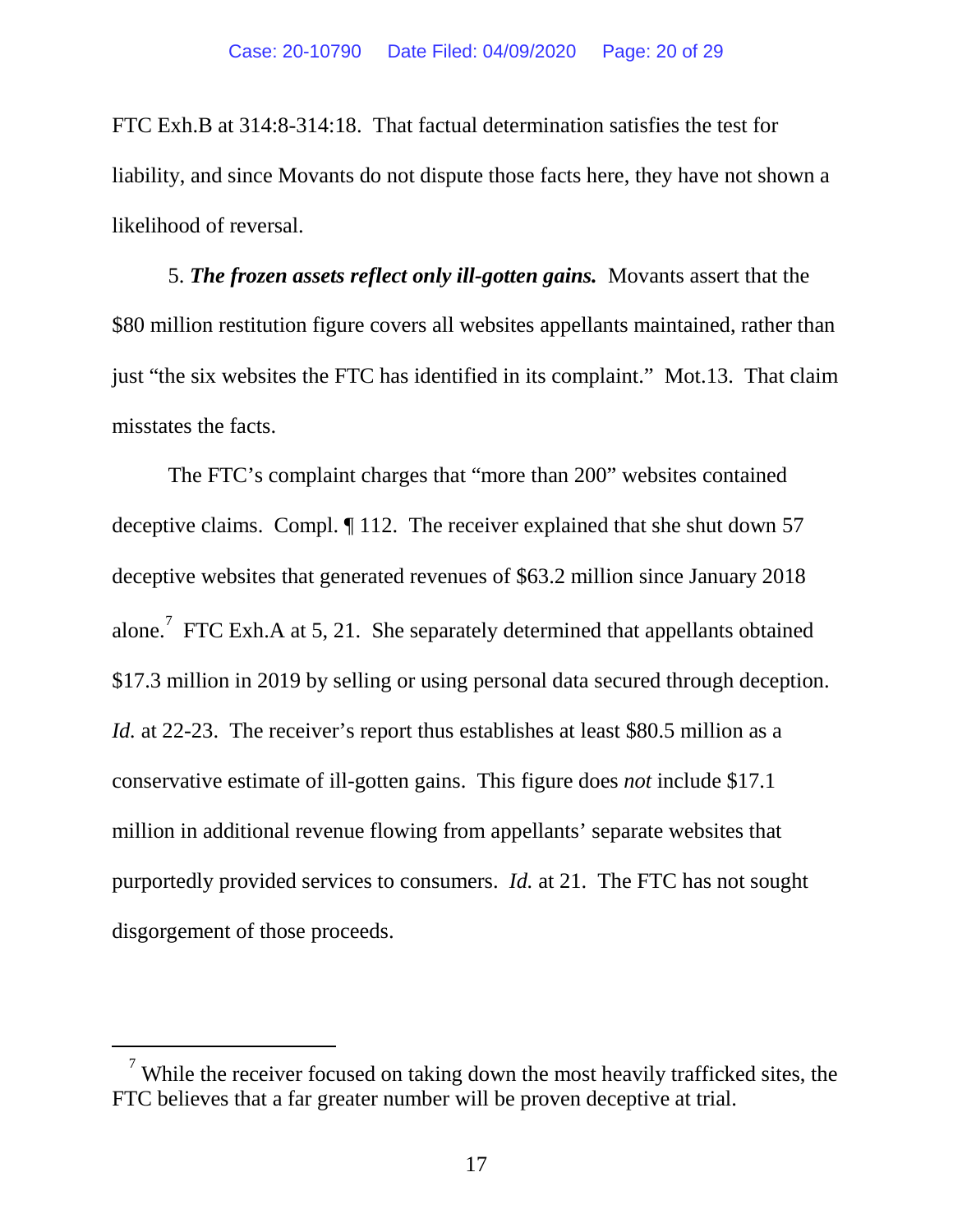6. *The order's temporal scope was correct.* Movants declare that the illgotten gains estimate "was calculated back to the beginning of 2016." Mot.14. But as the receiver clearly explained in her report, the \$80 million estimate covers only the span of "January 2018 through November 2019." FTC Exh.A at 20-23. And those gains may be just the tip of the iceberg, as the FTC's evidence showed that appellants intentionally designed their websites *in 2011* to trick consumers into believing they were renewing their driver's licenses. Dkt.132-3 at 58-59. The record also revealed that consumers started complaining to the FTC about the websites in 2013,<sup>[8](#page-20-0)</sup> and that credit-card processors started terminating appellants' accounts in 2015 due to excessive chargebacks for disputed transactions.<sup>[9](#page-20-1)</sup>

7. *Precise arithmetic was not required.* Finally, Movants fault the district court for failing to specify a "figure" in its order reflecting an "approximation of disgorgement." Mot.14-15. In *IAB*, this Court rejected that exact argument. Because the receiver's report was sufficient evidence of ill-gotten gains, the court was not required to itself "calculat [e] the amount of [defendant's] ill-gotten gains before freezing any assets." *IAB*, 746 F.3d at 1234. Movants rely on *FTC v. Bishop*, 425 F. App'x 796, 798 (11th Cir. 2011), but the Court's published decision

<span id="page-20-0"></span> $8^8$  Dkt. 132-1 at 74-78; Dkt. 132-7 at 57-60.

<span id="page-20-1"></span><sup>&</sup>lt;sup>9</sup> Dkt. 132-14 at 9, 14.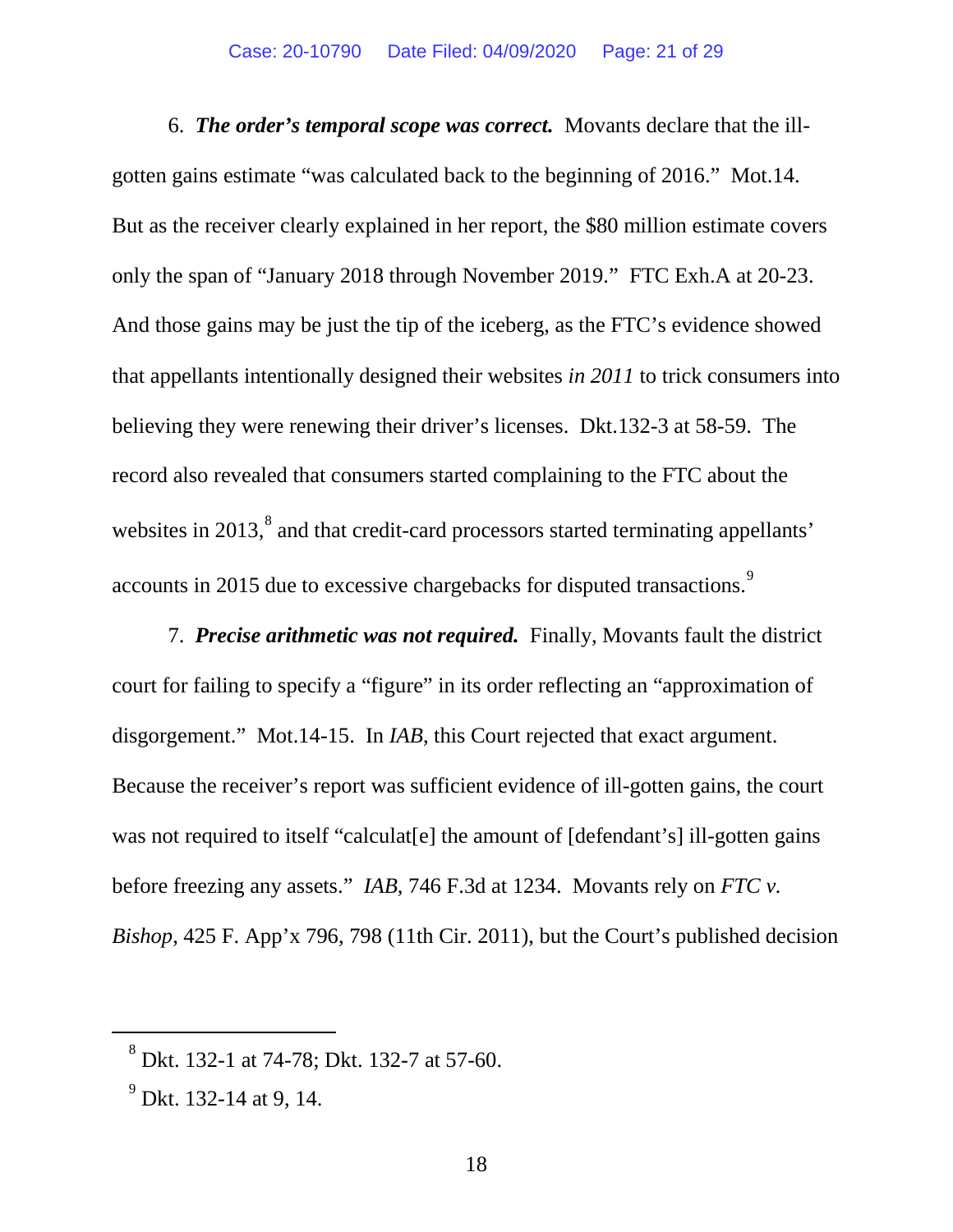in *IAB* expressly disavowed the reasoning of that "two-page, unpublished disposition." 746 F.3d at 1234.

### **II. MOVANTS HAVE FAILED TO SHOW IRREPARABLE HARM**

Movants claim both that their businesses and they as individuals will suffer irreparable harm from the asset freeze. Their claims fail because they boil down to generic assertions of harm, unsupported by evidence or affidavits.

*Business harms.* Movants complain that the asset freeze has "significantly limited [their] businesses" and "shut down portions of them." Mot.15. But they concede that (1) the receiver is recommending that "many profitable enterprises … remain in business" during the freeze, and (2) those businesses will still be "profitable" at the end of the case. Mot.18. Thus, to the degree there is even harm to the legitimate businesses (which is itself unlikely), it is not irreparable.

Movants have no basis to complain about lost "customers," "employees," or "goodwill" from the receiver's decision to shut down the illegitimate websites. *See id.* at 15. The district court found that those websites are "patently misleading" and likely violated the FTC Act, Movants' Exh.A at 2, a finding Movants do not contest. Prohibiting the operation of a deceptive business is not irreparable injury; Movants "have no vested interest in a business activity found to be illegal." *United States v. Diapulse Corp. of Am.*, 457 F.2d 25, 29 (2d Cir. 1972).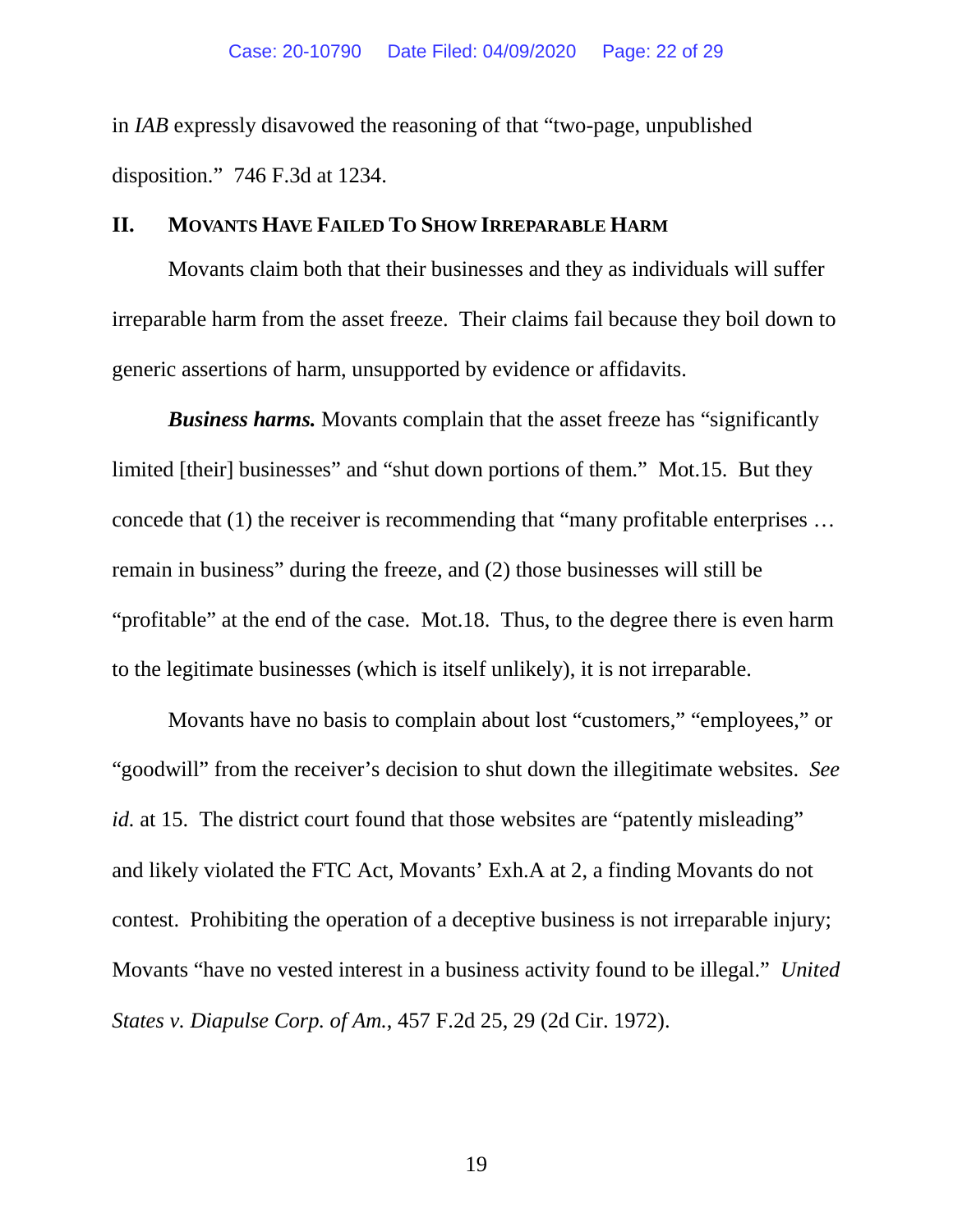It is not enough that "[t]he order demands a comprehensive reorganization of Defendants' businesses ... in contravention of years of business planning." Mot.16. That claim is odd, since Movants "do[] not challenge th[e] appointment" of the receiver, Mot. 18, which is the source of the business reorganization. To the degree Movants' business plans relied on deceiving consumers, they cannot complain that those plans were disrupted. *Diapulse*, 457 F.2d at 29. And they have not shown that any disruption will be irreparable should they ultimately prevail. If that were enough, then the Court would have to stay every asset freeze and receivership, since all involve disruption to business plans.

*Personal harms.* Movants claim the asset freeze prevents them from "obtaining" money. Mot.17. It's hard to see why, since the preliminary injunction expressly excludes assets obtained after entry of the TRO that are unrelated to the allegations. Movants' Exh.A at 6. Movants are free to obtain other income sources. Movants also complain that the freeze is preventing them from "spending money" they obtained before the TRO (Mot.17), but that is precisely the point of an asset freeze.

Movants note that due to the coronavirus pandemic, "governments at every level are affording relief of all types to persons of all types." Mot.17. If the current situation presents special challenges, Movants may ask the district court to exercise its discretion to release certain frozen assets to cover reasonable living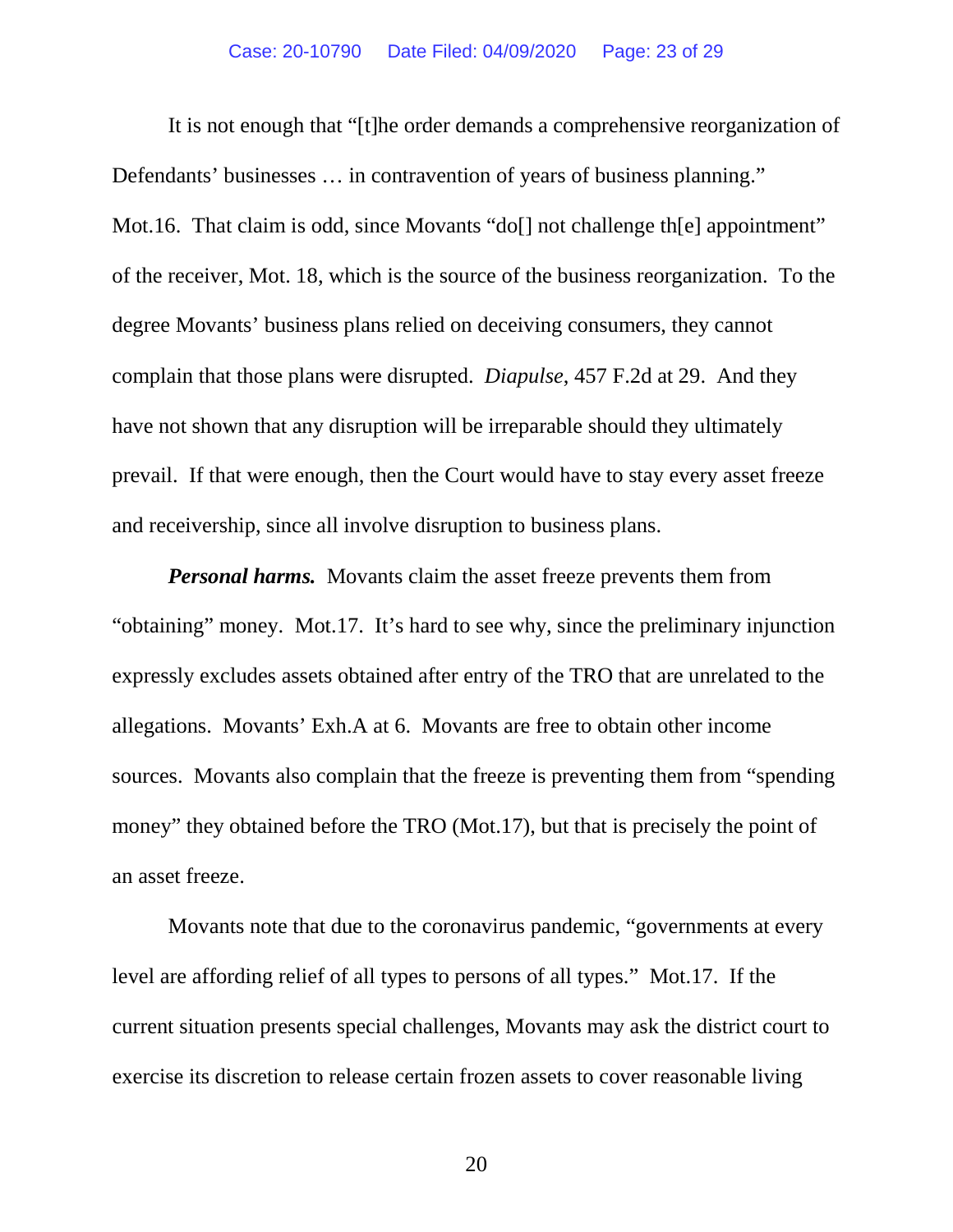expenses. In fact, the court has *already* released funds to certain Movants pursuant to the parties' agreement. For any additional release, Movants would need to provide affidavits and comprehensive financial disclosures demonstrating that they lack other resources. As things stand, bare assertions about the pandemic provide no reason to release all \$40+ million preserved for victim compensation.

## **III. STAYING THE ASSET FREEZE WOULD IRREPARABLY HARM CONSUMERS AND THE PUBLIC INTEREST**

The real risk of irreparable harm is not to Movants but to the victims who could go without relief if the asset freeze is lifted. As the district court found, staying the freeze would allow appellants to "spend their ill-gotten gains," depleting the assets available for restitution. Movants' Exh.B, at 2. Once spent, those assets could disappear from the court's reach forever, permanently altering the existing landscape.

Movants see no problem with this, claiming that a "prohibitive injunction" against *future* deception is enough to protect consumers. Mot.18-19. It goes without saying that the victims have an interest in being repaid the money that appellants took from them under false pretenses.

Movants try to assure the Court that they will not dissipate assets because "[t]he corporate entities are now being run by a receiver," who "can stop any dissipation." Mot.18. But the receiver cannot stop appellants from dissipating *personal* assets, which are outside her control. Besides, Movants admit that they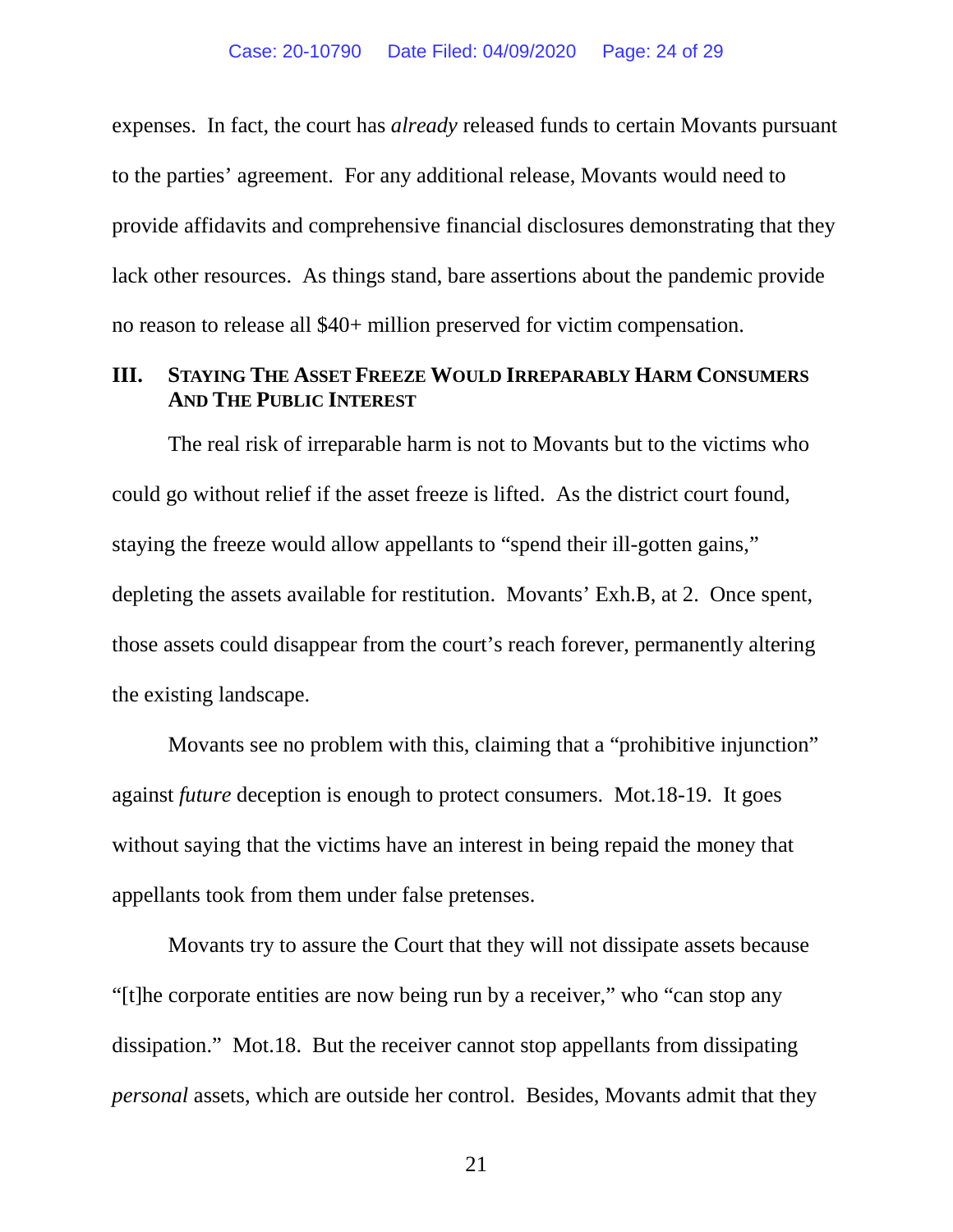#### Case: 20-10790 Date Filed: 04/09/2020 Page: 25 of 29

*are* seeking to dissipate corporate assets, explaining that they "rely on the corporate entities for their financial sustenance." Mot.17 n.7.

Movants also posit that an asset freeze is unnecessary because they have "many profitable enterprises" that are still operating and can be used to satisfy a judgment. Mot.18. But there is no guarantee that will be the case at the time of final judgment. Moreover, the receiver has valued the frozen assets at only \$40 million, far less than appellants' potential liability. The freeze ensures that at least some money will be available for redress after final judgment. Movants deny that they have an "incentive to dissipate anything" (Mot.18), but "[d]issipation does not necessarily mean that assets will be spirited away in secret; rather, it means that less money will be available for consumer redress." *FTC v. Simple Health Plans LLC*, 379 F. Supp. 3d 1346, 1365 (S.D. Fla. 2019), *aff'd*, 2020 WL 570811.

Movants also claim that an appeal bond would be a "more tailored alternative" than an asset freeze (Mot.18), but tailoring alone does not show that the district court abused its discretion. Indeed, Movants did not offer to post security before the asset freeze, raising the idea only belatedly in their stay motion. Even if they had properly preserved the issue, Movants have shown no ability to post security worth over \$80 million, the floor of monetary relief in this case. Without more, Movants' protestations about posting security are an empty gesture.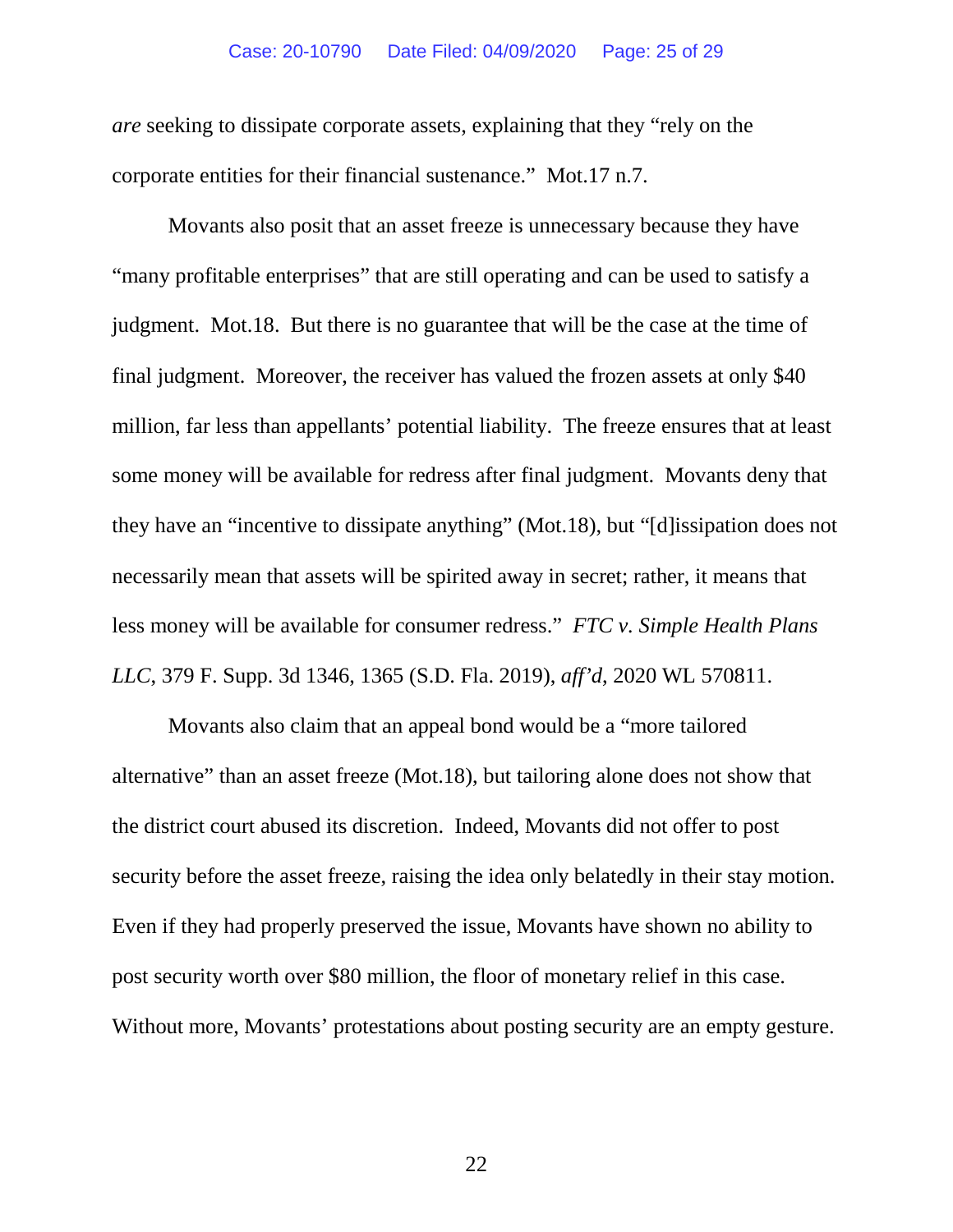Shifting gears, Movants argue that lifting the asset freeze would serve the "public interest" *even if* it deprives consumers of lawfully-due restitution (Mot.19- 20), but their contentions make no sense. Movants posit that their unemployment websites "have helped millions of consumers in just the last two weeks." Mot.20. But since Movants concede that the sites are operational despite the asset freeze, they have failed to show that staying the freeze would further the public interest.

Even less persuasive is Movants' claim that there is a "public interest" in staying the freeze because the Seventh Circuit recently decided the question of monetary relief under the FTC Act differently from this Court and other circuits. Mot.19-20. Staying the asset freeze would not provide "resolution of this asymmetry" (*id.*); it would simply allow appellants to dissipate assets to which consumers will be entitled under Eleventh Circuit law. While that might advance Movants' private interests, the public's interest is in remedying consumer injury.

### **CONCLUSION**

This Court should deny the motion for a stay pending appeal.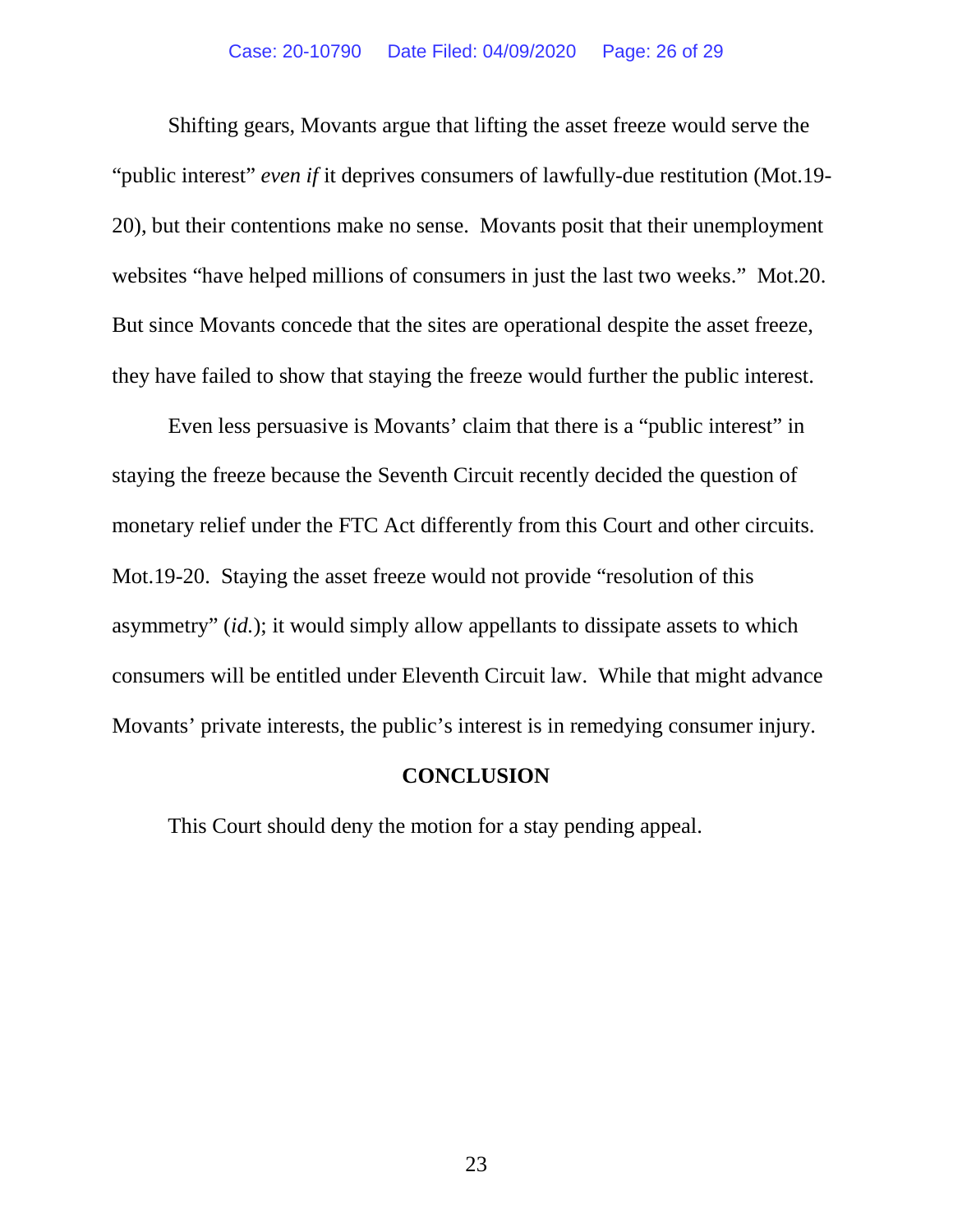Respectfully submitted,

ALDEN F. ABBOTT *General Counsel*

JOEL MARCUS *Deputy General Counsel*

April 9, 2020 /s/ Bradley Grossman BRADLEY DAX GROSSMAN *Attorney*

> FEDERAL TRADE COMMISSION Office of the General Counsel 600 Pennsylvania Avenue, N.W. Washington, D.C. 20580 (202) 326-2994 bgrossman@ftc.gov

Of Counsel: SARAH WALDROP SANA CHAUDHRY *Attorneys* FEDERAL TRADE COMMISSION Washington, D.C. 20580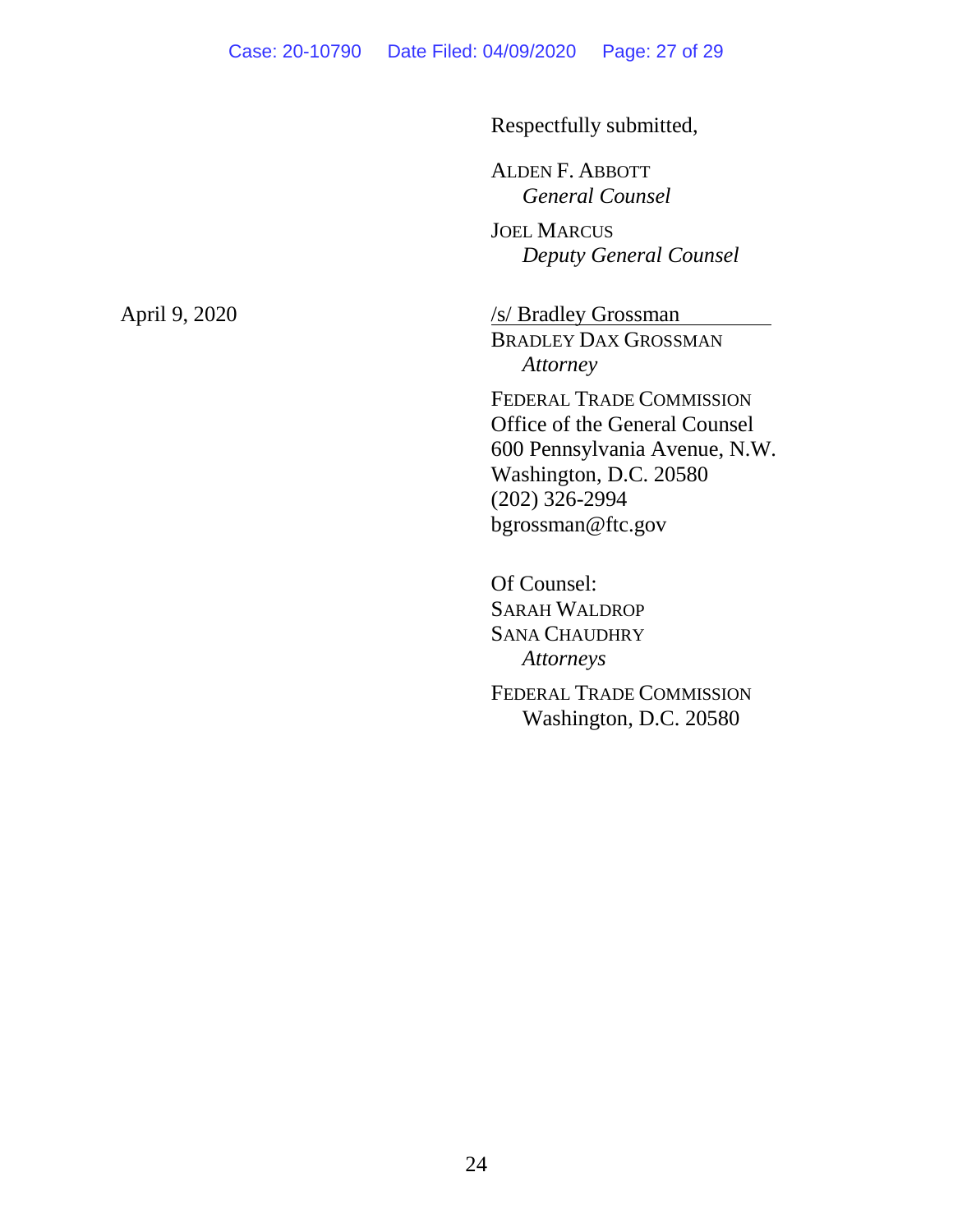# **CERTIFICATE OF COMPLIANCE**

Pursuant to Fed. R. App. P. 32(g), I certify that the foregoing response

complies with the volume limitations of Fed. R. App. P. 27(d)(2)(A) because it

contains 5,196 words, as created by Microsoft Word, excluding the items that may

be excluded under Fed. R. App. P. 32(f).

April 9, 2020 /s/ Bradley Grossman Bradley Dax Grossman Attorney Federal Trade Commission 600 Pennsylvania Avenue, N.W. Washington, D.C. 20580